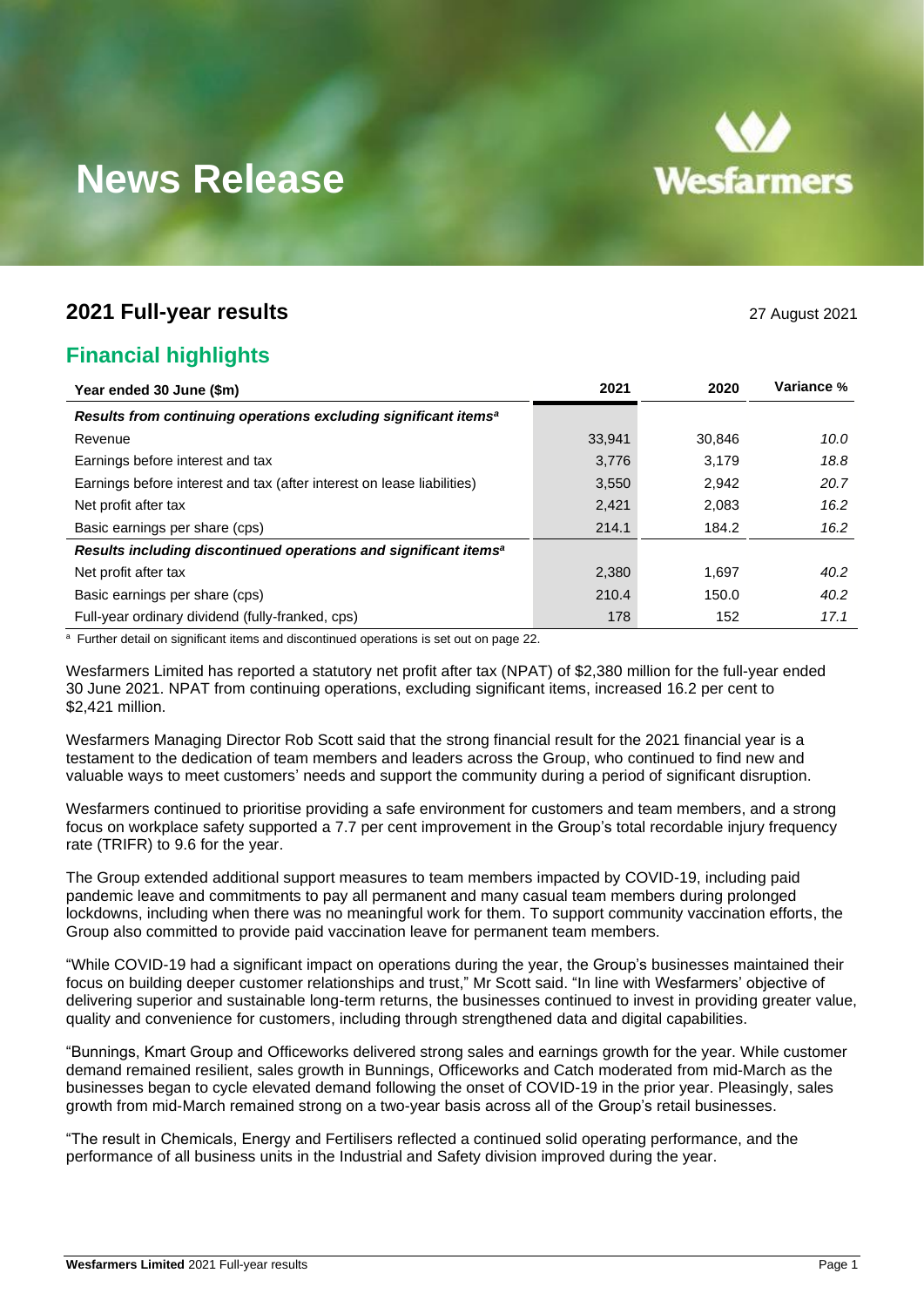"Investment in data and digital capabilities accelerated, and the Group commenced the development of a data and digital ecosystem that will enable a more seamless and personalised customer experience across the retail businesses. Digital engagement across all businesses continued to increase and total online sales across the Group, including the Catch marketplace, increased to \$3.3 billion."

The Group delivered good progress against its sustainability agenda during the year. Scope 1 and 2 emissions reduced by 8.9 per cent as the businesses progress towards their net zero ambitions. Wesfarmers also employed approximately 6,000 more team members at the end of June 2021 compared with the prior corresponding period. Aboriginal and Torres Strait Islander team member employment increased by over 1,100 during the year and as at 30 June 2021 represented 2.8 per cent of the Group's Australian workforce, an increase from 1.9 per cent 12 months prior.

The Group recorded a solid operating cash flow result for the year. Operating cash flows of \$3,383 million were 25.6 per cent lower than the prior year, with strong earnings growth offset by a normalisation in working capital positions across the retail businesses following the lower inventory and higher payables balances recorded at the end of the 2020 financial year as a result of elevated demand.

Wesfarmers maintained significant balance sheet flexibility during the year to support continued investment across the Group while addressing ongoing uncertainty. The Group recorded a net cash position of \$109 million at the end of the year.

The directors have determined to pay a fully-franked final ordinary dividend of 90 cents per share reflecting the strong NPAT result and Wesfarmers' dividend policy of distributing franking credits to shareholders. The final dividend brings total fully-franked ordinary dividends for the full year to 178 cents per share.

In addition to the final ordinary dividend, the directors are recommending a return of capital of 200 cents per share, representing a \$2,268 million distribution. The recommended distribution is subject to shareholder approval at the 2021 Annual General Meeting (AGM) on 21 October 2021. This distribution will enable a more efficient capital structure while maintaining balance sheet capacity to take advantage of value-accretive opportunities as they arise.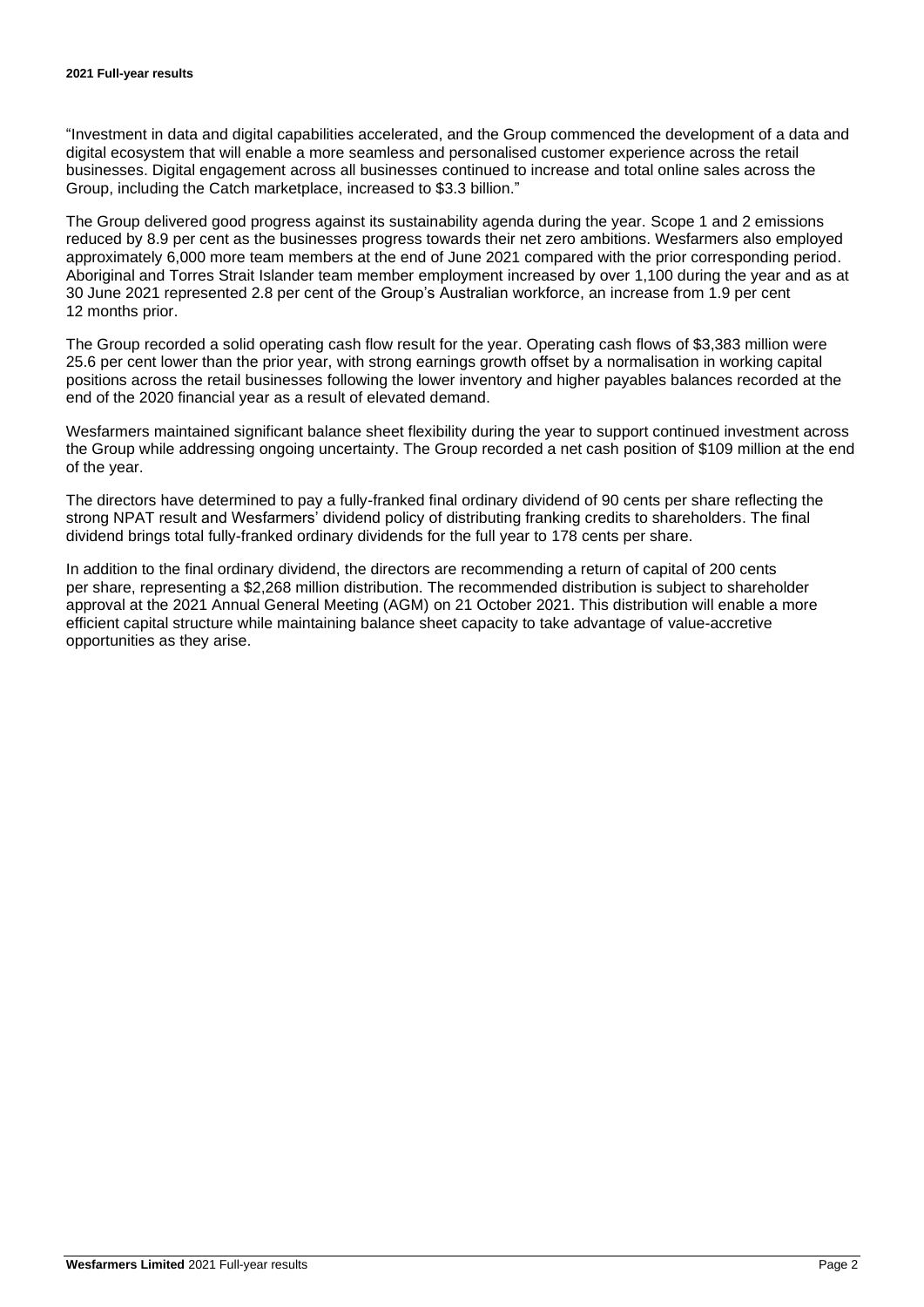### **Impact of COVID-19**

During the year, COVID-19 continued to impact the Group's operations and financial results. The Group maintained many of the important measures implemented in the prior year to protect the health and safety of customers, team members and suppliers, and continued to support efforts to limit the spread of COVID-19. Many of the changes made to ensure safe operations and respond to changing customer shopping preferences have been increasingly integrated into normal business practices.

The Group continued to provide paid pandemic leave to team members and also paid all permanent and many casual team members during prolonged lockdowns, even in the event there was no meaningful work for them. In addition, to support team members and the community with vaccination efforts, the Group also committed to provide paid vaccination leave to all permanent team members. Wesfarmers did not receive any support under the Australian government's JobKeeper program.

Customers spending more time working, learning and relaxing at home, in part due to travel restrictions, continued to support strong demand in some product categories. Government stimulus measures, including those designed to provide income support to households and businesses, along with measures to stimulate residential construction activity, also had a positive impact on the Group's retail sales during the year.

Bunnings, Officeworks and Catch experienced moderating sales growth from mid-March as they began to cycle the strong demand experienced in the prior year. Volatility in customer traffic to stores resulting from governmentmandated restrictions and physical distancing requirements also impacted sales growth.

The Group's investment in digital capabilities over recent years supported increased online penetration across the retail businesses, although online sales growth moderated in the second half as customers returned to shopping instore and the businesses began cycling periods of strong online demand in the prior year.

Disruptions and capacity constraints in global supply chains led to some inventory delays and higher ocean freight charges. Some additional fulfilment costs were incurred in stores and distribution centres to accommodate peak periods of online demand. The Group's businesses continued to adjust inventory management practices to mitigate the impact of supply chain disruptions on stock availability.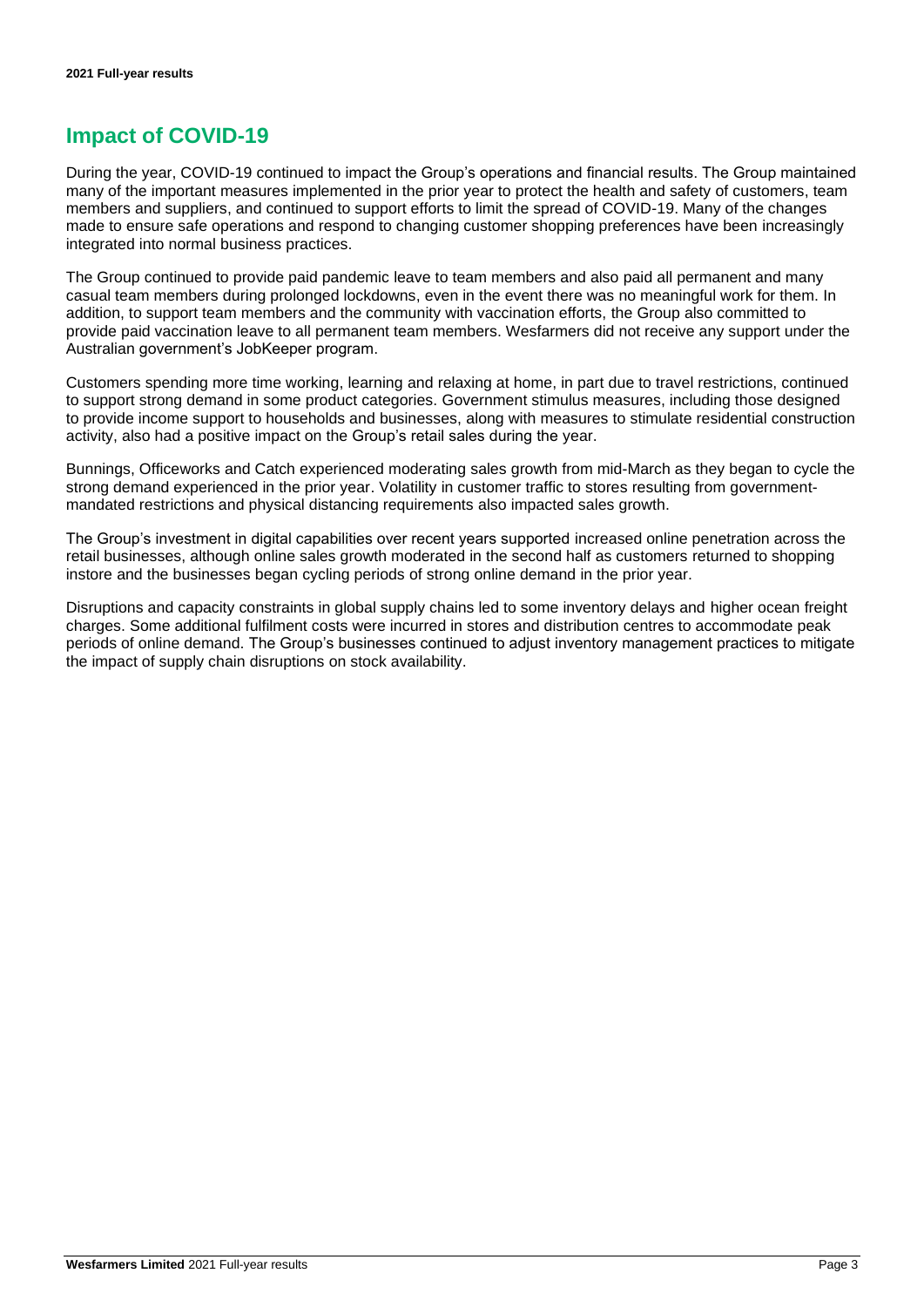### **Group results summary**

| Year ended 30 June (\$m)                                                              | 2021   | 2020   | Variance %    |
|---------------------------------------------------------------------------------------|--------|--------|---------------|
| <b>Key financials</b>                                                                 |        |        |               |
| Results from continuing operations <sup>a</sup>                                       |        |        |               |
| Revenue                                                                               | 33,941 | 30,846 | 10.0          |
| <b>EBIT</b>                                                                           | 3,717  | 2,744  | 35.5          |
| EBIT (after interest on lease liabilities)                                            | 3,491  | 2,507  | 39.3          |
| EBIT (after interest on lease liabilities) (excluding significant items) <sup>a</sup> | 3,550  | 2,942  | 20.7          |
| <b>NPAT</b>                                                                           | 2,380  | 1,622  | 46.7          |
| NPAT (excluding significant items) <sup>a</sup>                                       | 2,421  | 2,083  | 16.2          |
| Basic earnings per share (excluding significant items) <sup>a</sup> (cps)             | 214.1  | 184.2  | 16.2          |
| Results including discontinued operations <sup>a</sup>                                |        |        |               |
| NPAT from discontinued operations <sup>a</sup>                                        |        | 75     | n.m.          |
| <b>NPAT</b>                                                                           | 2,380  | 1,697  | 40.2          |
| NPAT (excluding significant items) <sup>a</sup>                                       | 2,421  | 2,075  | 16.7          |
| Return on equity (excluding significant items) <sup>a</sup> (R12, %)                  | 26.1   | 22.1   | $4.0$ ppt     |
| <b>Cash flows and dividends</b>                                                       |        |        |               |
| Operating cash flows                                                                  | 3,383  | 4,546  | (25.6)        |
| Net capital expenditure                                                               | 632    | 568    | 11.3          |
| Free cash flows                                                                       | 2,741  | 5,188  | (47.2)        |
| Cash realisation ratio (excluding significant items) <sup>a,b</sup> (%)               | 86     | 126    | $(40$ ppt $)$ |
| Full-year ordinary dividend (fully-franked, cps)                                      | 178    | 152    | 17.1          |
| Special dividend - Coles selldown <sup>c</sup> (fully-franked, cps)                   |        | 18     | n.m.          |
| Proposed return of capital <sup>d</sup> (cps)                                         | 200    |        | n.m.          |
| <b>Balance sheet and credit metrics</b>                                               |        |        |               |
| Net financial debt / (cash) <sup>e</sup>                                              | (109)  | (471)  | n.m.          |
| Debt to EBITDA (excluding significant items) <sup>a,f</sup> (x)                       | 1.3    | 1.5    | (0.2 x)       |

n.m. = not meaningful

<sup>a</sup> Further detail on significant items and discontinued operations is set out on page 22.

**b** Operating cash flows as a percentage of net profit after tax, before depreciation and amortisation.

<sup>c</sup> The 2020 special dividend relates to the distribution of the after-tax profit on the sale of the Group's 10.1 per cent interest in Coles.

<sup>d</sup> The proposed return of capital is subject to shareholder approval at the Wesfarmers AGM on 21 October 2021.

e Interest-bearing liabilities less cash at bank and on deposit, net of cross-currency interest rate swaps and interest rate swap contracts. Excludes lease liabilities.

<sup>f</sup> Total debt including lease liabilities, net of cash and cash equivalents, divided by EBITDA excluding significant items.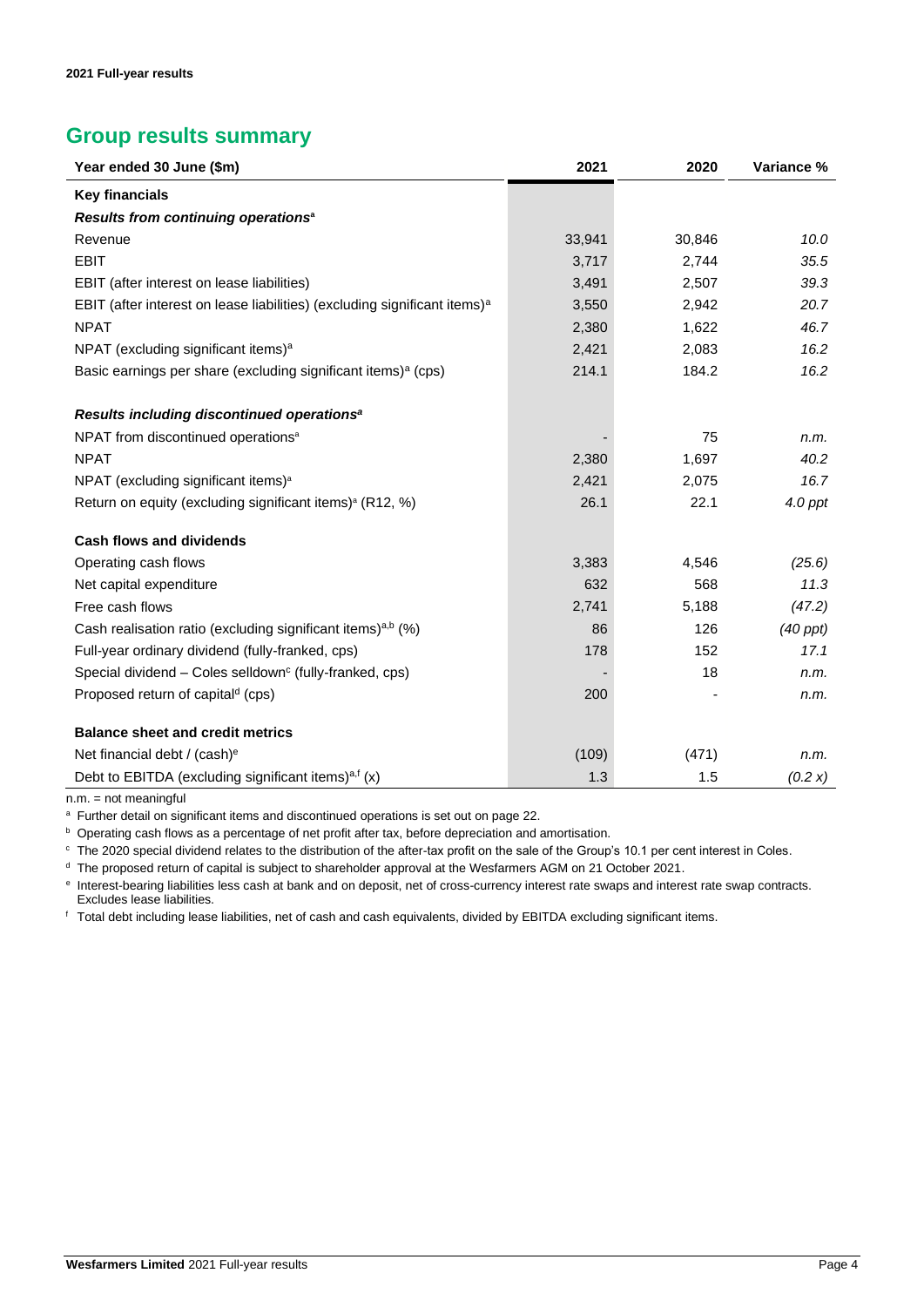### **Divisional earnings summary**

| Year ended 30 June (\$m)                                           | 2021  | 2020  | Variance % |
|--------------------------------------------------------------------|-------|-------|------------|
| Earnings before tax (EBT) excluding significant items <sup>a</sup> |       |       |            |
| <b>Bunnings</b>                                                    | 2,185 | 1.826 | 19.7       |
| <b>Kmart Group</b>                                                 | 693   | 410   | 69.0       |
| <b>Officeworks</b>                                                 | 212   | 197   | 7.6        |
| WesCEFb                                                            | 384   | 394   | (2.5)      |
| Industrial and Safety <sup>c</sup>                                 | 70    | 39    | 79.5       |
| Divisional EBT (excluding significant items) <sup>a</sup>          | 3,544 | 2,866 | 23.7       |

<sup>a</sup> Further detail on significant items is set out on page 22.

b 2020 includes \$18 million of insurance proceeds relating to the five-month ammonia plant production disruption that commenced in February 2018.

<sup>c</sup> 2020 includes \$15 million of payroll remediation costs.

### **Divisional performance overview**

#### **Bunnings**

Revenue for Bunnings increased 12.5 per cent to \$16,871 million for the year, with earnings increasing 19.7 per cent to \$2,185 million. Excluding the net contribution from property, earnings increased 21.3 per cent on the prior year.

"The strong sales and earnings growth achieved in Bunnings reflects continued execution of its strategic agenda, the resilience of its operating model and its capacity to adapt to changing customer needs," Mr Scott said.

"Bunnings continued to invest in the customer experience through its commitment to lowest prices, improvements to thousands of products and delivery of a new retail website.

"Bunnings also continued to build deeper relationships with trade customers during the year, including through the introduction of a new trade desk format, enhancements to the PowerPass app and the opening of a new format Adelaide Tools store."

#### **Kmart Group**

Kmart Group's revenue increased 8.3 per cent to \$9,982 million for the year. Earnings before significant items increased 69.0 per cent to \$693 million. Kmart Group completed the planned changes to the Kmart and Target store networks during the year, with trading results from converted stores exceeding internal expectations. Including significant items associated with these changes, Kmart Group recorded earnings of \$634 million.

"Kmart and Target earnings growth for the year was driven by higher sales, lower clearance costs and an improvement in the cost of doing business as a result of planned network changes. This was partially offset by higher operational costs associated with online fulfilment and ongoing investment in technology in Kmart. Kmart continued to invest in key strategic initiatives to enhance its customer offer, increase resilience and flexibility in its supply chain and support the development of data and digital assets and capabilities.

"Following a strong start to 2021, Catch's gross transaction value increased 41.0 per cent for the year. Gross transaction value growth moderated in the second half, reflecting the rapid shift to online channels in the prior corresponding period. Catch's earnings were impacted by investment in technology, marketing and fulfilment capacity to support long-term growth, as well as a number of enhancements to its subscription program."

#### **Officeworks**

Officeworks' revenue increased 8.7 per cent to \$3,029 million for the year. Earnings increased 7.6 per cent to \$212 million.

"Officeworks delivered solid earnings growth for the year, supported by strong sales growth, despite some margin pressure from continued investment in price, changes in sales mix and higher supply chain costs.

"Officeworks continued to invest in the every-channel model, including through a new Print and Create website, launch of a Geeks2U subscription program and development of its data and digital capabilities to provide more timely, personalised and engaging communication to customers."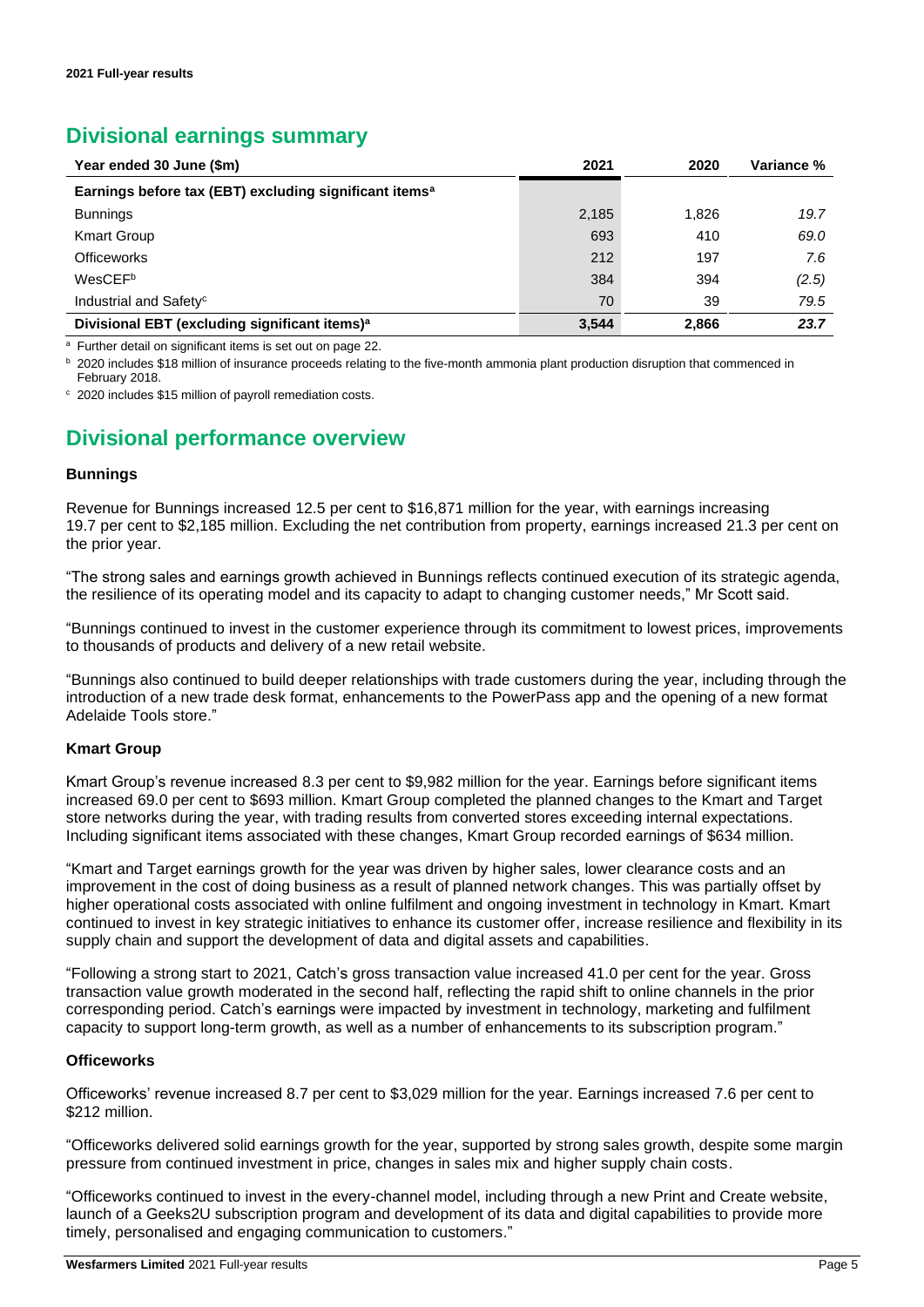#### **Chemicals, Energy and Fertilisers**

Wesfarmers Chemicals, Energy & Fertilisers (WesCEF) revenue increased 2.9 per cent to \$2,146 million and earnings decreased 2.5 per cent to \$384 million for the year.

"WesCEF delivered a solid operating performance for the year. Good earnings growth in the Energy and Fertilisers businesses was offset by lower earnings in the Chemicals business, which was impacted by higher ammonia input costs, additional supply from a competitor ammonium nitrate (AN) plant on the Burrup Peninsula and weaker export demand in Sodium Cyanide resulting from disruptions to international gold mines due to COVID-19. WesCEF progressed the development of the Mt Holland lithium project, including preliminary work to evaluate potential capacity expansion opportunities."

#### **Industrial and Safety**

Industrial and Safety's revenue increased 6.3 per cent to \$1,855 million. Earnings increased to \$70 million, up from \$54 million in the prior year, excluding significant items and payroll remediation costs.

"While the turnaround at Industrial and Safety remains a work in progress, it was pleasing to see an improvement in performance and profitability across all of the business units over the year," Mr Scott said. "Earnings growth was supported by higher sales and increased operating efficiencies at Blackwoods, as well demand growth from Coregas' industrial and healthcare customers."

### **Group performance overview**

#### **Portfolio actions**

In February 2021, Wesfarmers, along with its joint venture partner Sociedad Quimica y Minera de Chile S.A. (SQM), gave approval on the Final Investment Decision for the Mt Holland lithium project. Subsequent to the end of the financial year, Ministerial approval in relation to the lithium hydroxide refinery was received and the project has now received all critical approvals.

Project development and some construction activities have commenced on the mine and concentrator at Mt Holland, and the Kwinana refinery. First production of lithium hydroxide is expected in the second half of the 2024 calendar year.

"We are pleased to have received all critical approvals to begin construction of the Mt Holland lithium project," Mr Scott said. "The project capitalises on WesCEF's chemical processing expertise and Western Australia's unique position to support growing global demand for electric vehicle battery materials, and will make an important contribution to global efforts to reduce greenhouse gas emissions."

The Group completed the planned changes to the Kmart and Target store networks, with 31 large format Target stores converted to Kmart stores and 55 Target Country stores converted to K hub small format stores.

"To date, the performance of converted stores has exceeded expectations, delivering positive customer feedback and strong uplifts in transaction volumes and sales, while also supporting a reduction in Target's lease liability by approximately one-third. These changes will accelerate the growth of Kmart while simplifying the Target operating model and reflect Wesfarmers' commitment to long-term value creation and disciplined capital allocation."

In April 2021, Bunnings entered into an agreement to acquire Australian hard surfaces retailer, Beaumont Tiles. The proposed acquisition supports Bunnings' broader investment in enhancing its commercial offering, and remains subject to the satisfaction of a number of conditions including regulatory approval.

Subsequent to the end of the financial year, Wesfarmers made a non-binding indicative offer to acquire Australian Pharmaceutical Industries Limited (API), a leading Australian distributor of pharmaceutical goods that operates a portfolio of complementary wholesale and retail businesses in the growing health, wellbeing and beauty sector. There is no certainty as to whether the proposed transaction will proceed.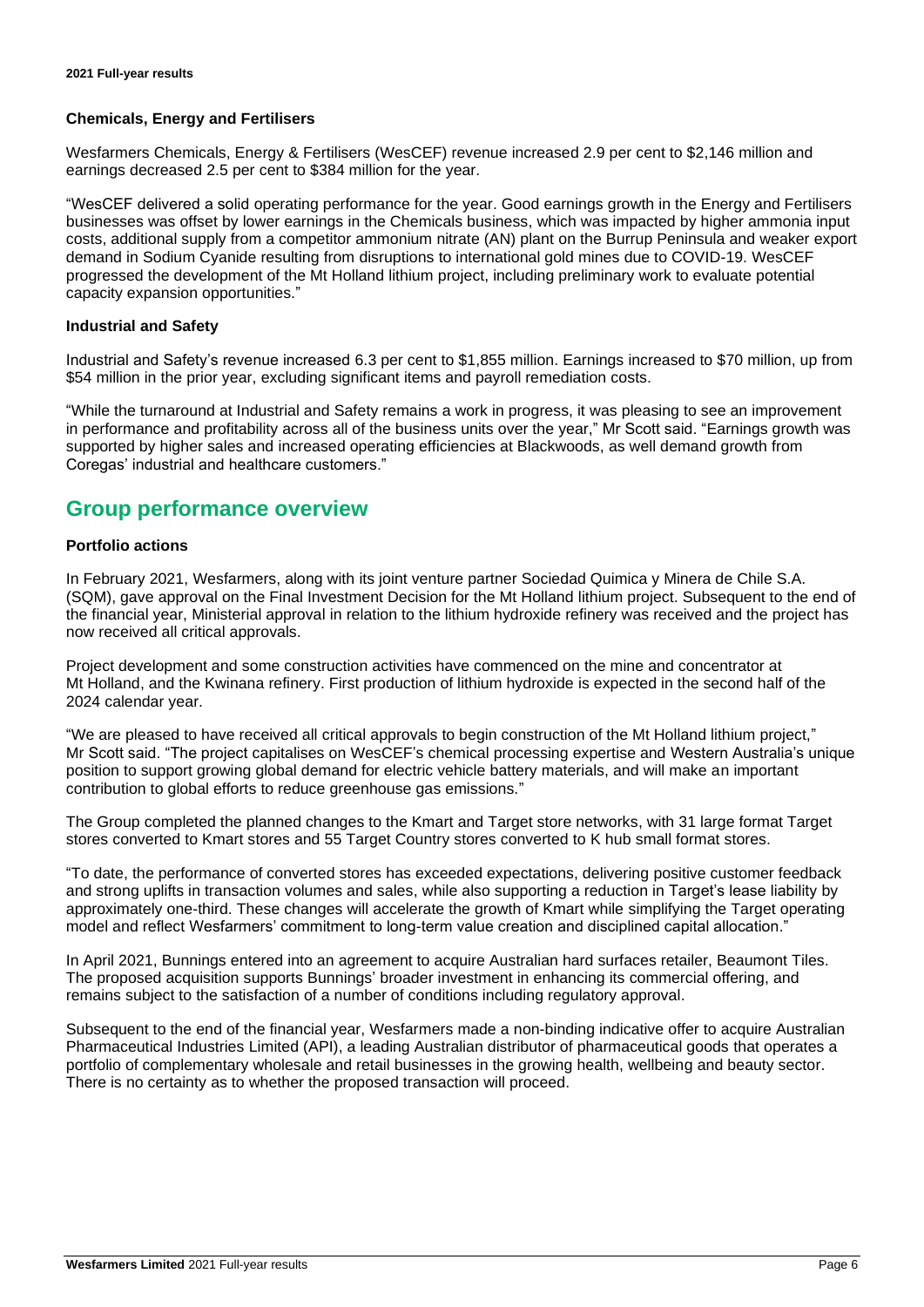#### **Other businesses**

Other businesses and corporate overheads reported earnings excluding significant items of \$6 million, compared to \$76 million in the prior year. The lower contribution reflects the reclassification of the Group's 4.9 per cent interest in Coles to a financial asset following the sale of the Group's 10.1 per cent interest in the second half of the 2020 financial year, as well as the conclusion of the Curragh value sharing arrangement in the 2020 financial year. Earnings from this segment benefitted from a positive contribution from property revaluations in BWP Trust.

Corporate overhead costs were in line with the prior year, with accelerated digital investment offsetting efficiencies in other areas.

#### **Significant items**

Post-tax significant items of \$41 million (\$59 million pre-tax) recorded during the year relate to Target store closure and conversion costs as part of the restructuring actions in Kmart Group announced during the 2020 financial year.

Significant items for the year were well below initial expectations of \$120 to \$140 million outlined in May 2020 due to better than expected trading performances of Target stores prior to closure or conversion leading to lower levels of clearance activity, and team member redeployment outcomes.

#### **Cash flow and financing**

The Group recorded a solid operating cash flow result for the year. Operating cash flows of \$3,383 million were 25.6 per cent lower than the prior year, with strong earnings growth offset by the normalisation in working capital positions across the retail businesses following the favourable but temporary balances recorded at the end of the 2020 financial year. The Group recorded a working capital outflow of \$695 million for the year.

Gross capital expenditure of \$896 million was 3.3 per cent higher than the prior year due to increased investment in data and digital initiatives across all divisions, the conversion of Target stores to Kmart stores, as well as the ongoing development of the Mt Holland lithium project. Proceeds from sale of plant, property and equipment (PP&E) of \$264 million were \$35 million below the prior year, driven by lower proceeds from property sales in Bunnings. The resulting net capital expenditure of \$632 million was \$64 million, or 11.3 per cent, higher than the prior year.

Free cash flows of \$2,741 million were 47.2 per cent lower than the prior year, reflecting lower operating cash flows as a result of the normalisation of working capital positions. Free cash flows in the prior period also included \$2.1 billion in net proceeds from the partial sale of the Group's investment in Coles, partially offset by the acquisition consideration associated with Kidman and Catch of \$1.0 billion.

In June 2021, Wesfarmers issued Australia's inaugural sustainability-linked bonds. The \$1.0 billion issuance comprised a \$650 million seven-year bond and a \$350 million ten-year bond, with interest rates that are linked to the achievement of agreed targets in relation to the use of renewable electricity in the Group's retail divisions and the CO2e emissions intensity of AN production in WesCEF.

#### **Dividends and capital management**

The Group's dividend policy considers available franking credits, current earnings and cash flows, future cash flow requirements and target credit metrics. The Board has determined to pay a fully-franked ordinary final dividend of 90 cents per share, taking the full-year ordinary dividend to 178 cents per share. The final dividend will be paid on 7 October 2021.

In addition to the final ordinary dividend, the directors are recommending a return of capital of 200 cents per share. This distribution will ensure a more efficient capital structure for the Group while maintaining balance sheet capacity to take advantage of value-accretive opportunities as they arise.

The recommended distribution is subject to shareholder approval at the 2021 AGM in October 2021. If approved, the total amount of the distribution will be approximately \$2,268 million and will be paid on 2 December 2021.

An application for a Class Ruling has been lodged with the Australian Taxation Office (ATO) in relation to the form and taxation treatment of the proposed distribution. The form of the distribution is dependent on the Class Ruling, but is likely to be entirely capital in nature, with no dividend component. Shareholders will be unable to elect to participate in the Dividend Investment Plan in relation to the capital return.

Together, the capital return and final dividend would bring the total distribution to shareholders for the year to 378 cents per share.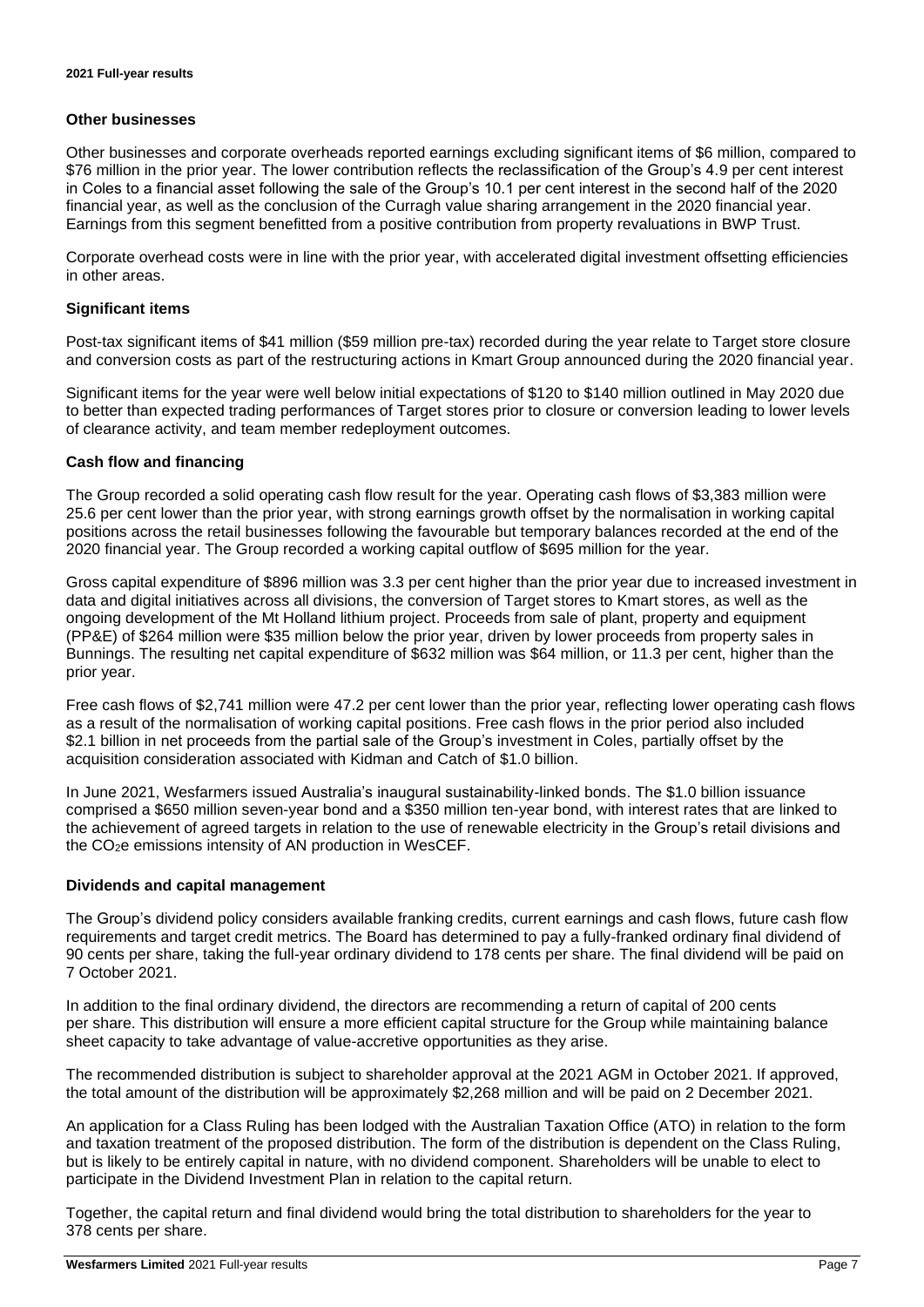## **Trading update and outlook**

#### **Year-to-date trading update**

| 2022 financial year to date <sup>a</sup> | Total sales growth<br>(%) | 2Y total sales growth <sup>b</sup><br>(%) | <b>Online penetration</b><br>(% sales) |
|------------------------------------------|---------------------------|-------------------------------------------|----------------------------------------|
| Bunnings (7 weeks)                       | (4.7)                     | 24.4                                      | 3.3                                    |
| Kmart and Target (8 weeks)               | $(14.3)^c$                | $(12.3)^c$                                | <b>K:</b> 17.2   <b>T:</b> 32.0        |
| Catch gross transaction value (7 weeks)  | (8.5)                     | 112.5                                     | 100.0                                  |
| Officeworks (7 weeks)                    | (1.5)                     | 31.1                                      | 44.2                                   |

<sup>a</sup> See Additional Disclosures (page 26) for relevant retail calendars.

b Two-year growth is calculated as growth between the 2022 financial year to date and the corresponding period in the 2020 financial year.

c Kmart and Target sales growth reflects the impact of the permanent closure of 13 Target stores and 45 Target Country stores.

Sales in the Group's retail divisions have been affected by recent lockdowns that have required store closures and restricted trading in multiple regions, including New South Wales and Victoria. Sales growth during the 2022 financial year to date has varied considerably across regions, with solid customer demand and trading results in areas less affected by lockdowns.

In response to recent lockdowns the Group's retail businesses have incurred additional COVID-19 related costs, including higher picking and fulfilment costs to meet the needs of customers in affected areas.

Bunnings' sales for the 2022 financial year to date declined 4.7 per cent on the prior corresponding period, with solid growth from commercial customers, offset by a decline in consumer sales as the business cycled elevated demand in the prior period. Sales growth remained strong on a two-year basis at 24.4 per cent.

Combined Kmart and Target sales for the 2022 financial year to date declined 14.3 per cent on the prior corresponding period and 12.3 per cent on a two-year basis. The Kmart and Target result reflects the significant impact of COVID-19 restrictions, including government-mandated temporary store closures across a number of regions. The number of temporary store closures has progressively increased since the beginning of the year and in mid-August almost 50 per cent of stores were closed due to lockdowns across Australia and New Zealand. Kmart and Target sales growth also reflects the permanent closure of 13 Target stores and 45 Target Country stores as part of the planned network changes during the 2021 financial year.

Catch's gross transaction value for the 2022 financial year to date declined 8.5 per cent as the business cycled the significant shift to online channels in the prior corresponding period. On a two-year basis, gross transaction value growth was 112.5 per cent.

Officeworks' sales for the 2022 financial year to date declined 1.5 per cent, driven by the impact of elevated sales in the prior corresponding period due to customers establishing spaces to work and learn at home. Sales growth remained strong on a two-year basis at 31.1 per cent.

The impact of lockdowns on household and business confidence has become more acute as recent lockdowns have been extended and further widespread restrictions would negatively impact overall business activity and the Group's trading performance.

Wesfarmers will continue to support the health response and vaccination efforts, including among our team members and in our local communities. The acceleration of community vaccination programs in Australia and New Zealand is positive, and necessary to enable a progressive return to more normal lives and business activity.

Building on commitments to team members made last year, the Group will continue to pay all permanent and many casual team members impacted by lockdowns until at least the end of December 2021. This important commitment will support team members who are required to isolate or where there is no meaningful work. Wesfarmers sees this as an investment that provides much needed certainty to team members, their families and our businesses in the lead up to Christmas. Under recent lockdown conditions this commitment is expected to require payroll costs of \$2 to \$4 million per week and impact near-term earnings.

The retail divisions are well positioned for the resumption of normal trading as lockdowns and restrictions ease.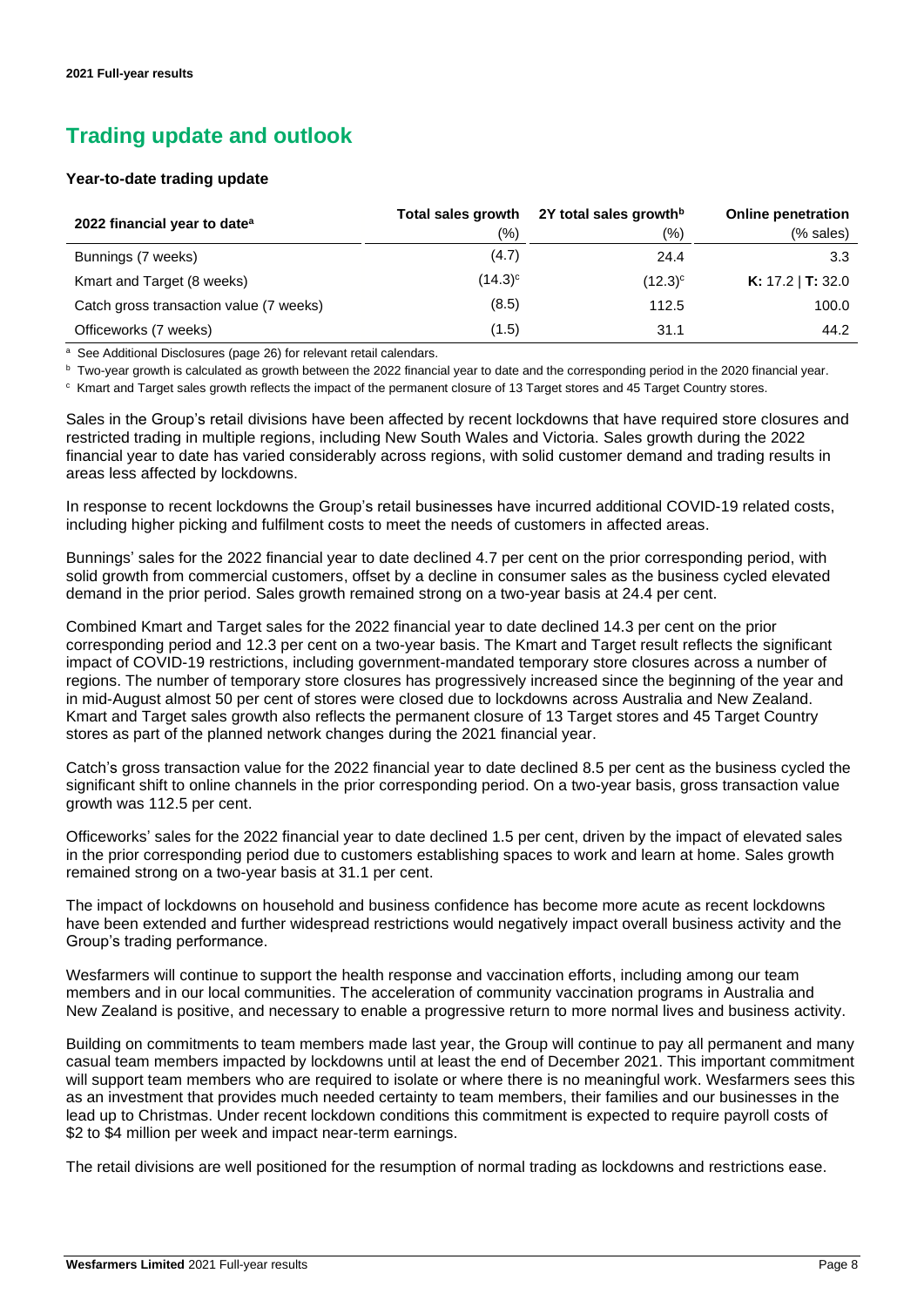#### **Outlook**

The Group's strong balance sheet and portfolio of cash-generative businesses with market-leading positions make it well positioned to withstand a range of economic conditions and deliver satisfactory shareholder returns over the long term.

The Group remains committed to investment in key strategic initiatives, notwithstanding the likelihood of further near-term disruptions to operating conditions as a result of COVID-19. This relates to investment in developing a market-leading data and digital ecosystem, building platforms for long-term growth and accelerating the pace of continuous improvement.

Progress has accelerated on the development of a data and digital ecosystem, which will provide customers a more seamless and personalised digital experience across the Wesfarmers retail businesses. A new Managing Director has been appointed to lead these efforts from November 2021. To support this initiative, operating expenditure of approximately \$100 million is expected to be incurred over the next 12 months.

The Group's retail businesses will maintain their focus on meeting the changing needs of customers, including through accelerated investment in data and digital capabilities to deliver even greater value, quality and convenience. Given the impact of lockdowns in recent months and the prospect of continued trading restrictions, earnings in the Group's retail businesses during the first half of the 2022 financial year may be below the prior corresponding period.

Ongoing disruptions to supply chains as well as global supply constraints for some products and inputs are expected to create additional costs and impact stock availability in some categories.

The performance of the Group's industrial businesses will continue to be subject to international commodity prices, foreign exchange rates, competitive factors and seasonal outcomes. WesCEF will focus on continuing its strong operational performance, developing the Mt Holland lithium project and investigating capacity expansion opportunities. Industrial and Safety will maintain its focus on delivering improvements in performance and profitability.

Wesfarmers will continue to actively consider climate change risk in the context of key business decisions and manage the portfolio with deep carbon awareness. The Group will maintain its focus on delivering progress against its net zero emissions targets and aspirations, and will make disciplined investments to ensure appropriate climate change resilience in each of its businesses.

Wesfarmers will also maintain its focus on providing safe and inclusive environments for team members and customers, achieving progress toward employment parity for Aboriginal and Torres Strait Islanders and working alongside global peers, non-government organisations and others to mitigate risks and enhance human rights in our supply chains.

Following the issuance of \$1.0 billion in sustainability-linked bonds in June 2021 with strong demand, and as two higher-cost Euro bonds totalling approximately \$1.6 billion mature over the next 18 months, the Group will continue to pursue opportunities to actively manage its debt maturity profile and lower its cost of borrowing.

The Group will continue to develop and enhance its portfolio, building on its unique capabilities and platforms to take advantage of growth opportunities within existing businesses and to pursue investments and transactions that create value for shareholders over the long term.

#### **For further information:**

*More detailed information regarding Wesfarmers' 2021 full-year results can be found in the Wesfarmers 2021 Annual Report (including Appendix 4E) for the year ended 30 June 2021.* 

Rebecca Keenan Simon Edmonds Media and Public Affairs Manager **Investor Relations Manager** +61 8 9327 4423 or +61 402 087 055 +61 8 9327 4438 or +61 409 417 710 [RKeenan@wesfarmers.com.au](mailto:RKeenan@wesfarmers.com.au) [SEdmonds@wesfarmers.com.au](mailto:SEdmonds@wesfarmers.com.au)

#### **Media Investors**

This announcement was authorised to be given to the ASX by the Wesfarmers Limited Board.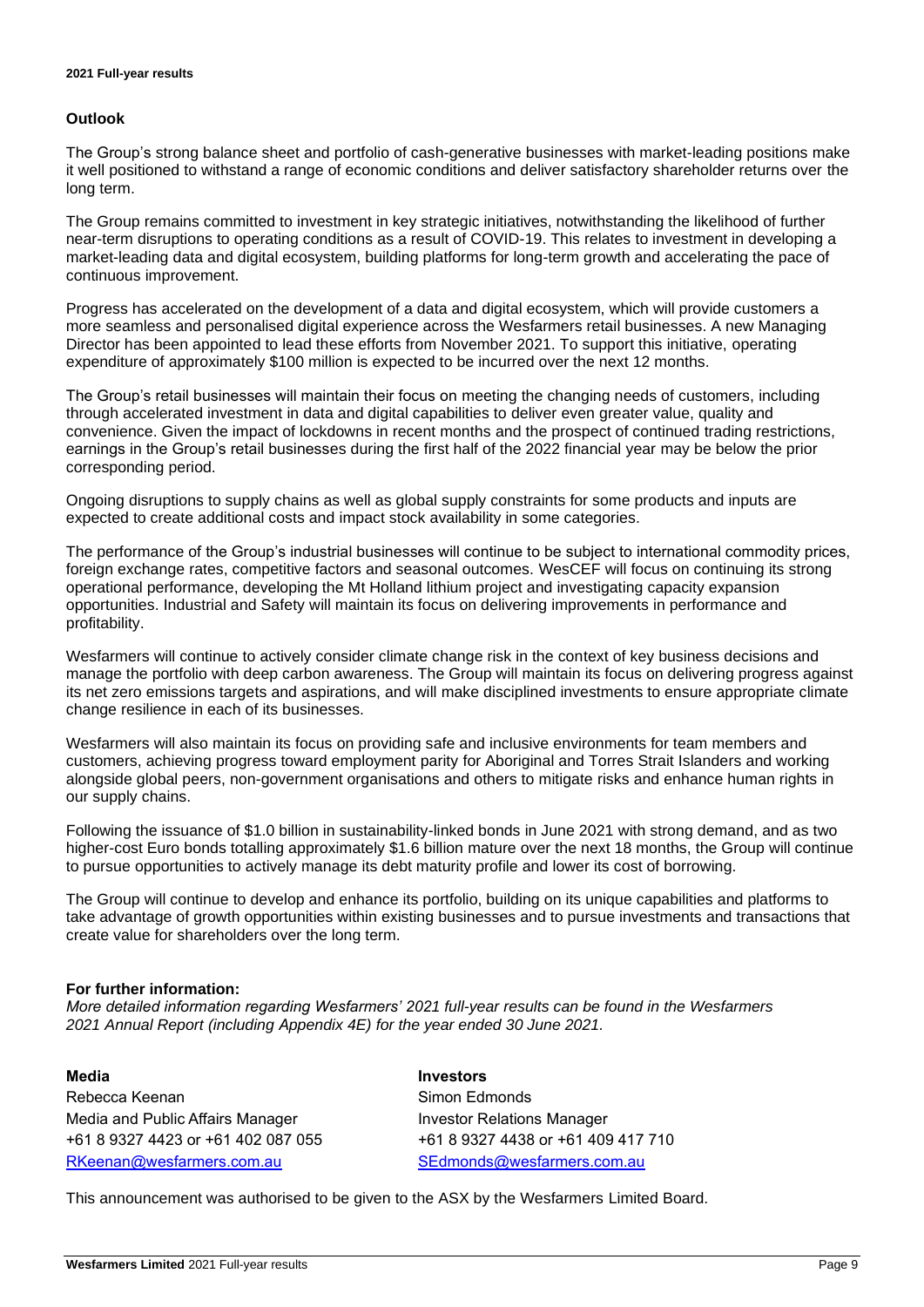| <b>Bunnings</b>                                        | <b>SUNNINGS</b><br>warehouse | <b>BUNNINGS</b> | <b>SUNNINGS</b><br>TRADE | Adelaide TOOLS |
|--------------------------------------------------------|------------------------------|-----------------|--------------------------|----------------|
| Year ended 30 June (\$m)                               |                              | 2021            | 2020                     | Variance %     |
| <b>Revenue</b>                                         |                              | 16,871          | 14,999                   | 12.5           |
| <b>EBITDA</b> <sup>a</sup>                             |                              | 2,993           | 2,601                    | 15.1           |
| Depreciation and amortisation                          |                              | (692)           | (658)                    | (5.2)          |
| EBIT <sup>a</sup>                                      |                              | 2,301           | 1,943                    | 18.4           |
| Interest on lease liabilities                          |                              | (116)           | (117)                    | 0.9            |
| EBT <sup>a</sup>                                       |                              | 2,185           | 1,826                    | 19.7           |
| Net property contribution                              |                              | (10)            | 16                       | n.m.           |
| EBT (excluding net property contribution) <sup>a</sup> |                              | 2,195           | 1,810                    | 21.3           |
| EBT margin excluding property <sup>a</sup> (%)         |                              | 13.0            | 12.1                     |                |
| ROC <sup>a,b</sup> (R12, %)                            |                              | 82.4            | 58.0                     |                |
| Total store sales growth $(\%)$                        |                              | 12.4            | 14.7                     |                |
| Store-on-store sales growth <sup>c,d</sup> $(\%)$      |                              | 11.9            | 14.7                     |                |
| Online penetration (%)                                 |                              | 2.3             | 0.9                      |                |
| Safety (R12, TRIFR)                                    |                              | 11.3            | 10.3                     |                |
| Scope 1 and 2 emissions ( $ktCO2e$ )                   |                              | 235             | 263                      |                |

 $n.m.$  = not meaningful

a 2020 includes \$20 million of additional cleaning, security and protective equipment to respond to COVID-19, as well as \$70 million of costs associated with the permanent closure of seven New Zealand stores, the accelerated rollout of the online offering and trading restrictions in New Zealand.

**b** ROC is calculated as EBT / rolling 12 months capital employed, where capital employed excludes right-of-use assets and lease liabilities.

<sup>c</sup> See Additional Disclosures (pages 25 and 26) for relevant retail calendars and definitions.

<sup>d</sup> Store-on-store sales growth excludes stores in months that were impacted by extended periods of temporary closure in Victoria and New Zealand.

#### **Performance review**

Revenue for Bunnings increased 12.5 per cent to \$16,871 million for the year, with earnings increasing 19.7 per cent to \$2,185 million. Excluding the net contribution from property, earnings increased 21.3 per cent.

Total store sales increased 12.4 per cent for the year, with store-on-store sales increasing 11.9 per cent. Sales growth was recorded across all major trading regions and product categories, with sales growth in outdoor living particularly strong as customers continued to spend more time at home. Online penetration increased to 2.3 per cent as digital engagement with both consumer and trade customers continued to increase.

In the second half, total store sales increased 0.7 per cent, or 25.3 per cent on a two-year basis, and store-on-store sales declined 2.1 per cent. Consumer sales moderated from mid-March as the business began to cycle the elevated growth in the prior year, particularly in categories such as gardening and paint. This was partially offset by strong demand from commercial customers. Online penetration declined to 1.5 per cent in the second half, compared to 3.1 per cent in the first half, reflecting increased customer traffic to stores due to fewer COVID-19 related trading restrictions relative to the first half.

COVID-19 continued to impact Bunnings' operations and the communities it serves, with Bunnings responding to changes in the external environment by adjusting its operations and working with suppliers to limit impacts on product availability during the year. Travel restrictions and customers spending more time at home continued to support sales growth. To ensure a safe environment for team and customers, costs of approximately \$27 million associated with additional cleaning, security and protective equipment were incurred during the year.

Bunnings' strong sales and earnings growth reflects the execution of its strategic agenda and the increased value and relevance of its offer for consumer and commercial customers. During the year, Bunnings refreshed thousands of products, introduced new showroom experiences, delivered a new retail website and continued to invest in enhancements to its digital offer. Bunnings also deepened its relationships with trade customers through a new trade service desk format and enhancements to the PowerPass app.

Return on capital increased to 82.4 per cent as a result of strong earnings growth, disciplined capital management and a temporary benefit from lower average inventory balances due to strong customer demand. The lower net property contribution during the 2021 financial year was driven by fewer property disposals compared with the prior year as well as the writedown of some New Zealand assets.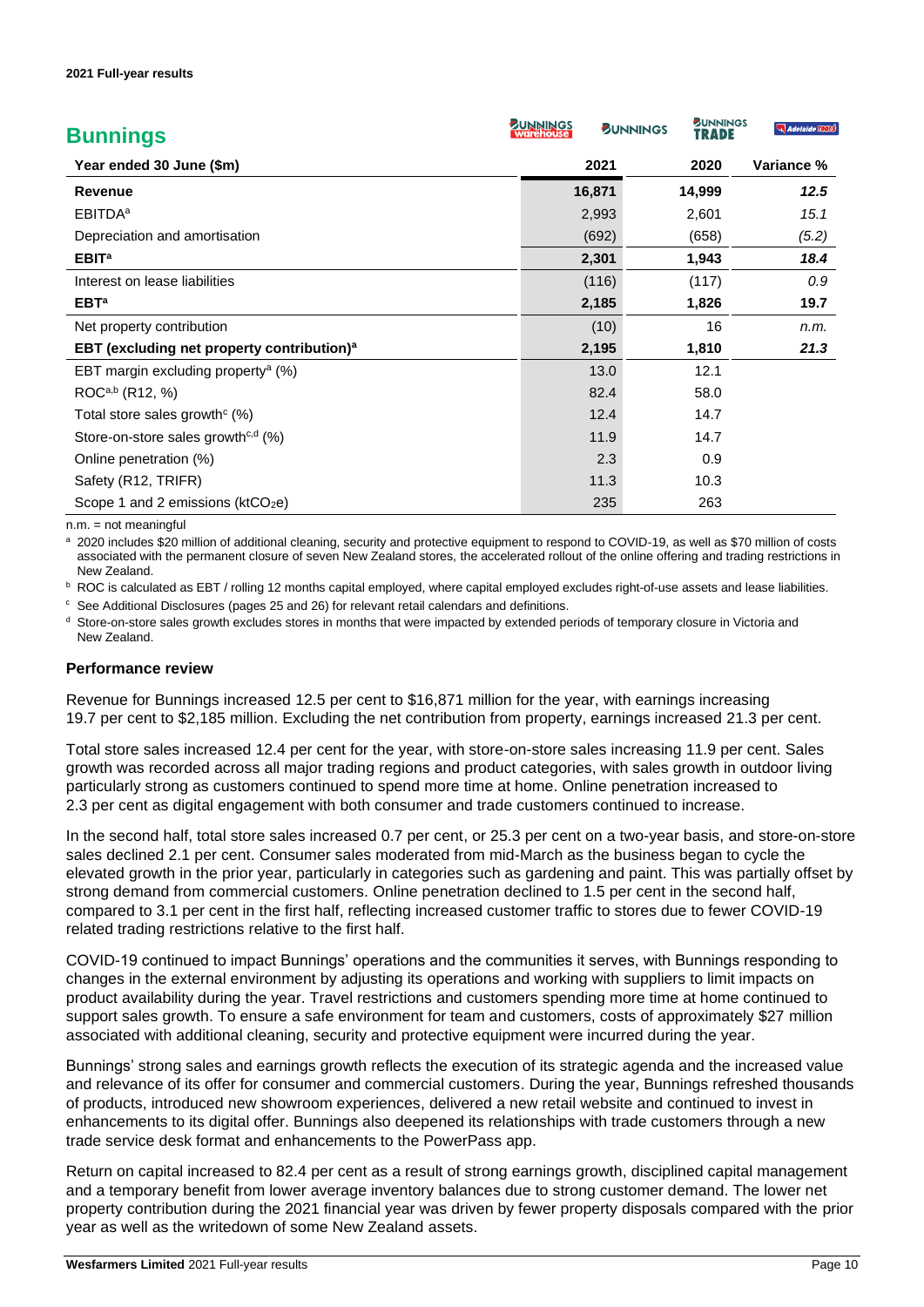During the year, Bunnings opened 16 new stores and closed 10 stores, reflecting investment in the expansion and renewal of the store network. At the end of the period there were 278 warehouses, 70 smaller format stores and 30 trade centres in the Bunnings network and five Adelaide Tools stores, including a new format store that was opened in Parafield, South Australia. Six Bunnings warehouses, three smaller format stores and two trade centres are currently under construction and are due to complete in the first half of the 2022 financial year.

#### **Outlook**

While the operating environment remains uncertain, Bunnings' trading performance in the 2022 financial year is expected to moderate following the extraordinary growth recorded in the 2021 financial year, which saw Australians and New Zealanders required to spend more time at home due to COVID-19 restrictions.

Bunnings' sales for the 2022 financial year to date declined 4.7 per cent on the prior corresponding period, with solid growth from commercial customers, offset by a decline in consumer sales as the business cycled elevated demand in the prior period. Sales growth remained strong on a two-year basis at 24.4 per cent.

Bunnings remains focused on evolving its home and lifestyle offer in store and online, deepening its relationship with commercial customers, optimising inventory and supply chain management, delivering an even better service experience across every customer touchpoint and maintaining strong cost discipline.

Bunnings will continue to accelerate the development of its digital offer by providing retail customers with a more personalised digital experience and introducing a new fully-transactable website for commercial customers.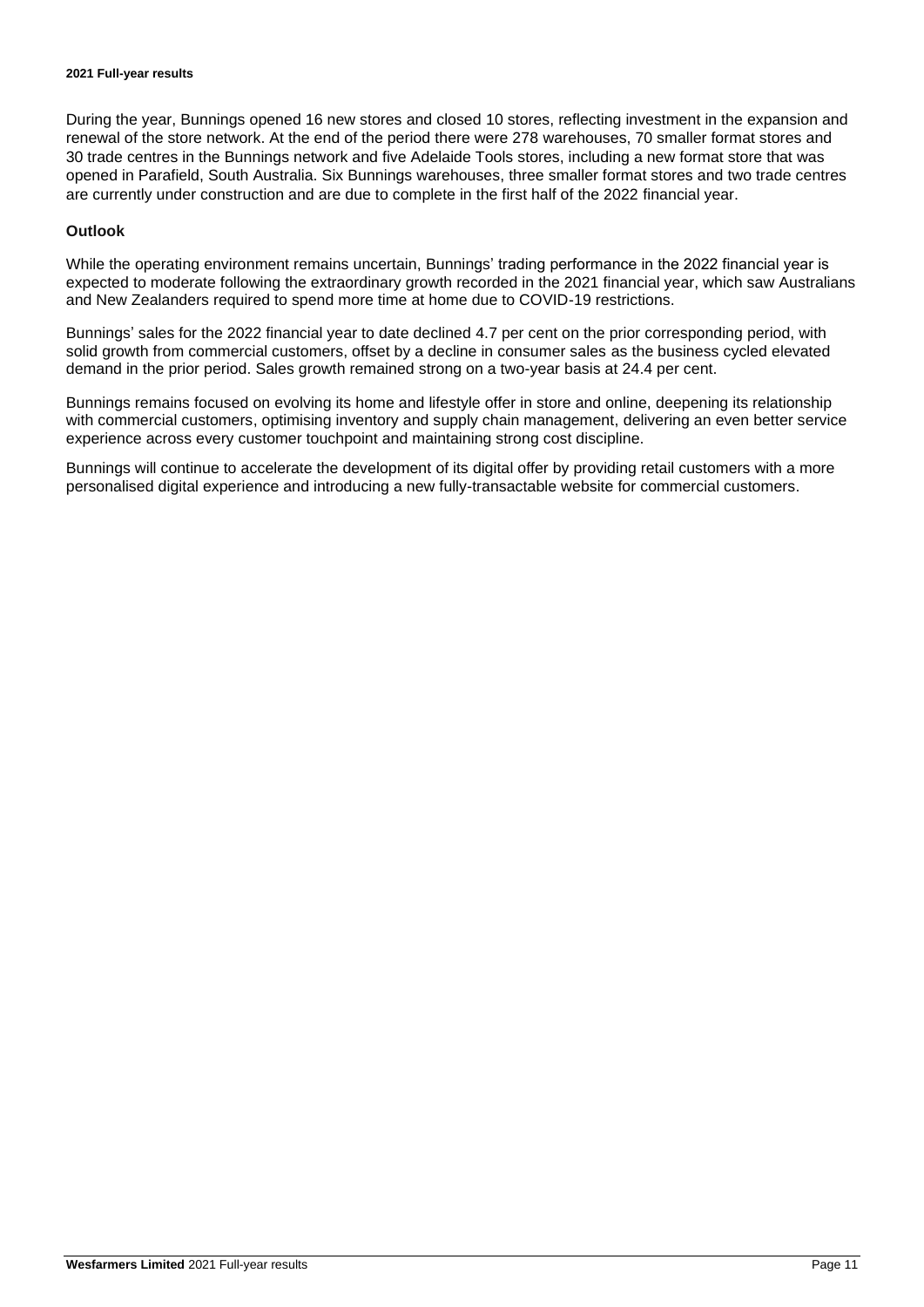| <b>Kmart Group</b>                              |       | <b>College College</b> | <b>O</b> Target<br>catch. |
|-------------------------------------------------|-------|------------------------|---------------------------|
| Year ended 30 June <sup>a</sup> (\$m)           | 2021  | 2020                   | Variance %                |
| <b>Revenue</b>                                  | 9,982 | 9,217                  | 8.3                       |
| <b>EBITDA</b> b                                 | 1,326 | 1,113                  | 19.1                      |
| Depreciation and amortisation                   | (539) | (601)                  | 10.3                      |
| <b>EBIT</b> <sup>b</sup>                        | 787   | 512                    | 53.7                      |
| Interest on lease liabilities                   | (94)  | (102)                  | 7.8                       |
| EBT <sup>b</sup>                                | 693   | 410                    | 69.0                      |
| Significant items                               | (59)  | (635)                  | n.m.                      |
| <b>EBT including significant items</b>          | 634   | (225)                  | n.m                       |
| EBT margin <sup>b</sup> (%)                     | 6.9   | 4.5                    |                           |
| ROC <sup>c</sup> (R12, %)                       | 52.1  | 20.4                   |                           |
| Safety (R12, TRIFR)                             | 9.2   | 12.8                   |                           |
| Scope 1 and 2 emissions (ktCO <sub>2</sub> e)   | 293   | 304                    |                           |
| <b>Kmart</b>                                    |       |                        |                           |
| Total sales growth <sup>d</sup> (%)             | 12.0  | 5.4                    |                           |
| Comparable sales growth <sup>d,e</sup> (%)      | 7.8   | 4.3                    |                           |
| Online penetration (%)                          | 7.8   | 5.0                    |                           |
| <b>Target</b>                                   |       |                        |                           |
| Total sales growth <sup>d</sup> $(\%)$          | (3.7) | (2.6)                  |                           |
| Comparable sales growth <sup>d,e</sup> (%)      | 13.3  | (0.8)                  |                           |
| Online penetration (%)                          | 15.1  | 8.9                    |                           |
| Catch                                           |       |                        |                           |
| Gross transaction value growth <sup>f</sup> (%) | 41.0  | 49.2                   |                           |

n.m. = not meaningful

a 2020 includes Catch from 12 August 2019.

<sup>b</sup> 2021 excludes \$59 million of pre-tax restructuring costs. 2020 excludes a pre-tax non-cash impairment of \$525 million in Target and \$110 million of pre-tax restructuring costs and provisions.

<sup>c</sup> ROC is calculated as EBT / rolling 12 months capital employed, where capital employed excludes right-of-use assets and lease liabilities. Earnings excludes significant items.

<sup>d</sup> See Additional Disclosures (pages 25 and 26) for relevant retail calendars and definitions.

<sup>e</sup> Comparable growth calculation excludes stores that were temporarily closed as a result of COVID-19 restrictions for the duration of the closure period, where the closure period was longer than two weeks.

<sup>f</sup> 2021 gross transaction value growth reflects the period 1 July 2020 to 30 June 2021 and 1 July 2019 to 30 June 2020. 2020 gross transaction value growth reflects the period 12 August 2019 to 30 June 2020 and 12 August 2018 to 30 June 2019.

#### **Performance review**

Kmart Group's revenue increased 8.3 per cent to \$9,982 million for the year. Excluding significant items, earnings of \$693 million were 69.0 per cent above the prior year. The earnings result was underpinned by strong growth in Kmart and Target, partially offset by ongoing investment in Catch.

As previously announced, pre-tax significant items of \$59 million recorded in the 2021 financial year relate to Target store closure and conversion costs that could not be provided for in the prior year. Significant items for the year were significantly below initial expectations of \$120 to \$140 million outlined in May 2020 due to better than expected trading performance of Target stores prior to closure or conversion leading to lower levels of clearance activity, and team member redeployment outcomes. Total online sales across Kmart Group, including the Catch marketplace, increased to \$1.9 billion for the year.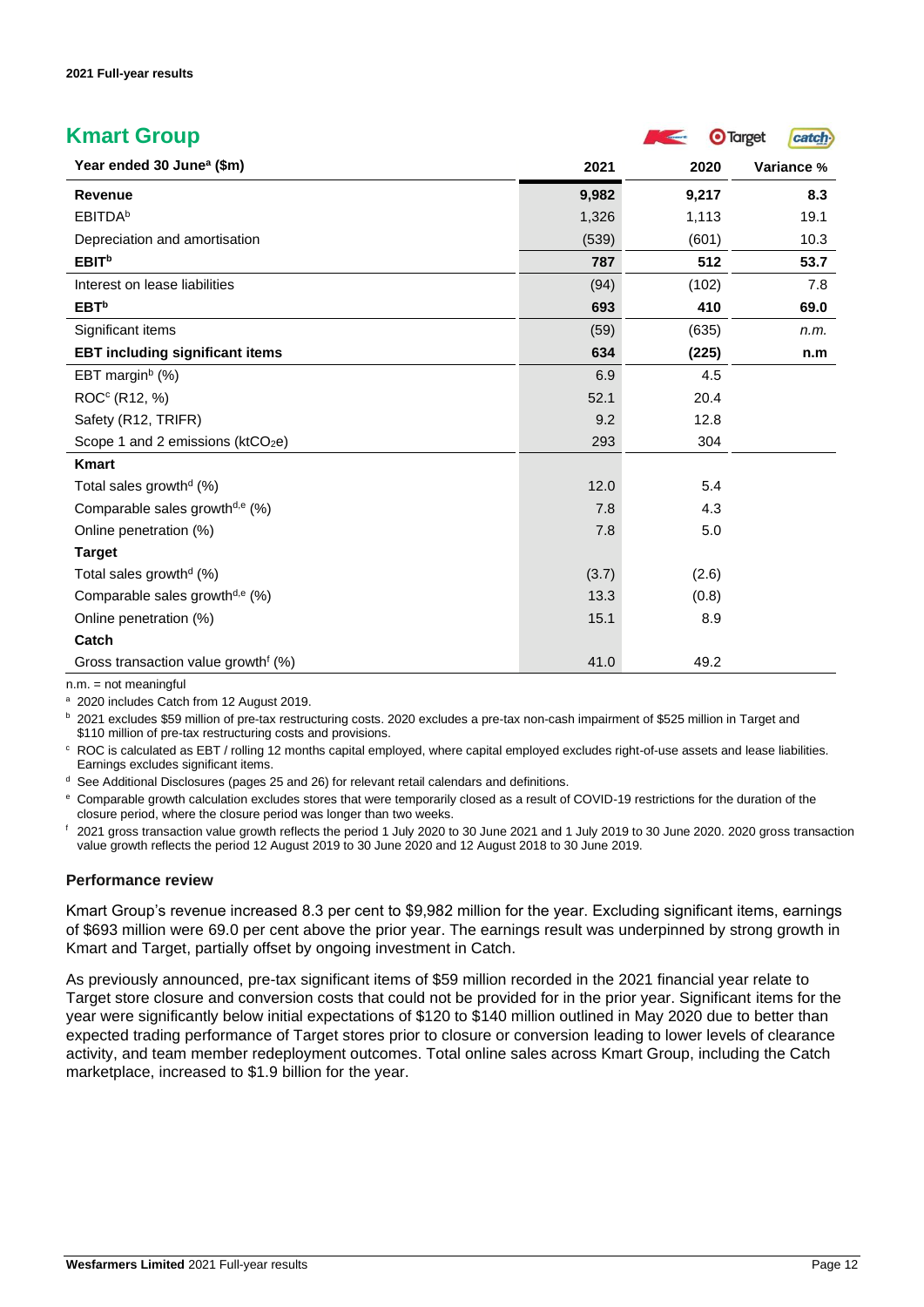#### *Kmart and Target*

| Year ended 30 June (\$m) | 2021  | 2020  | <b>Variance %</b> |
|--------------------------|-------|-------|-------------------|
| Revenue                  | 9,456 | 8,853 | 6.8               |
| EBITDA <sup>a</sup>      | 1,349 | 1,093 | 23.4              |
| EBT <sup>a</sup>         | 739   | 409   | 80.7              |

<sup>a</sup> Excludes pre-tax significant items of \$59 million in 2021 and \$635 million in 2020.

Kmart and Target revenue increased by \$603 million, or 6.8 per cent for the year, while earnings before significant items increased 80.7 per cent to \$739 million. Both businesses experienced solid sales growth in home, active and kids categories, which was partially offset by lower demand for some apparel products.

Kmart and Target sales and earnings performance was affected by a number of COVID-19 restrictions throughout the year, including the government-mandated temporary closure of 38 Kmart stores and 32 Target stores in metropolitan Melbourne during the first half, and shorter closures in Victoria, Queensland, Western Australia and New Zealand in the second half. The impact of these restrictions was partially offset by a significant increase in online penetration and strong customer demand when these stores reopened.

During the year, Kmart and Target successfully completed the planned changes to the Kmart and Target store networks, with 31 large format Target stores converted to Kmart stores and 55 Target Country stores converted to the K hub small format. In addition, there were 10 large format Target store closures along with 48 Target Country closures. To date, the conversion program has exceeded expectations, delivering positive customer feedback and strong uplifts in transaction volumes and sales, and has also supported a reduction in Target's lease liability by approximately one-third. A significant number of impacted store and support office team members have been redeployed across the Wesfarmers Group and additional roles have been created in local communities following the conversion to Kmart and K hub stores.

Kmart's total sales increased 12.0 per cent for the year, with comparable sales increasing 7.8 per cent, driven by a continued focus on lowest price positioning and an enhanced product range. In the second half, total sales increased by 18.4 per cent, and comparable sales increased 6.0 per cent, reflecting strong customer demand and the additional sales from Target store conversions.

Target's total sales decreased 3.7 per cent for the year despite the store closure and conversion program, with comparable sales increasing 13.3 per cent, driven by increased demand for full-price items and improvements in the product range. In the second half, total sales decreased by 11.3 per cent, with comparable sales increasing 13.6 per cent, reflecting a return to positive comparable transaction growth.

Online penetration for Kmart and Target was 7.8 per cent and 15.1 per cent respectively. Strong online sales growth was supported by the introduction of customer-driven initiatives such as contactless click and collect, same day delivery options in some areas, as well as an expanded fulfilment network.

Kmart and Target earnings growth for the year was driven by higher sales, lower clearance costs and an improvement in the cost of doing business as a result of planned network changes. This was partially offset by higher operational costs associated with online fulfilment and ongoing investment in technology in Kmart. Continued disruption and capacity constraints in global supply chains resulted in higher ocean freight charges. Kmart continued to invest in key strategic initiatives to enhance its customer offer and develop its data and digital assets and capabilities, including new in-store retail technology with the completion of a successful RFID pilot and initiatives to increase resilience and flexibility in the supply chain.

During the year, Kmart opened four Kmart stores in addition to the 31 large format Target conversions and closed six stores. There were 462 stores across Kmart and Target as at 30 June 2021 down from 522 as at 30 June 2020, reflecting the significant reduction in the Target store network.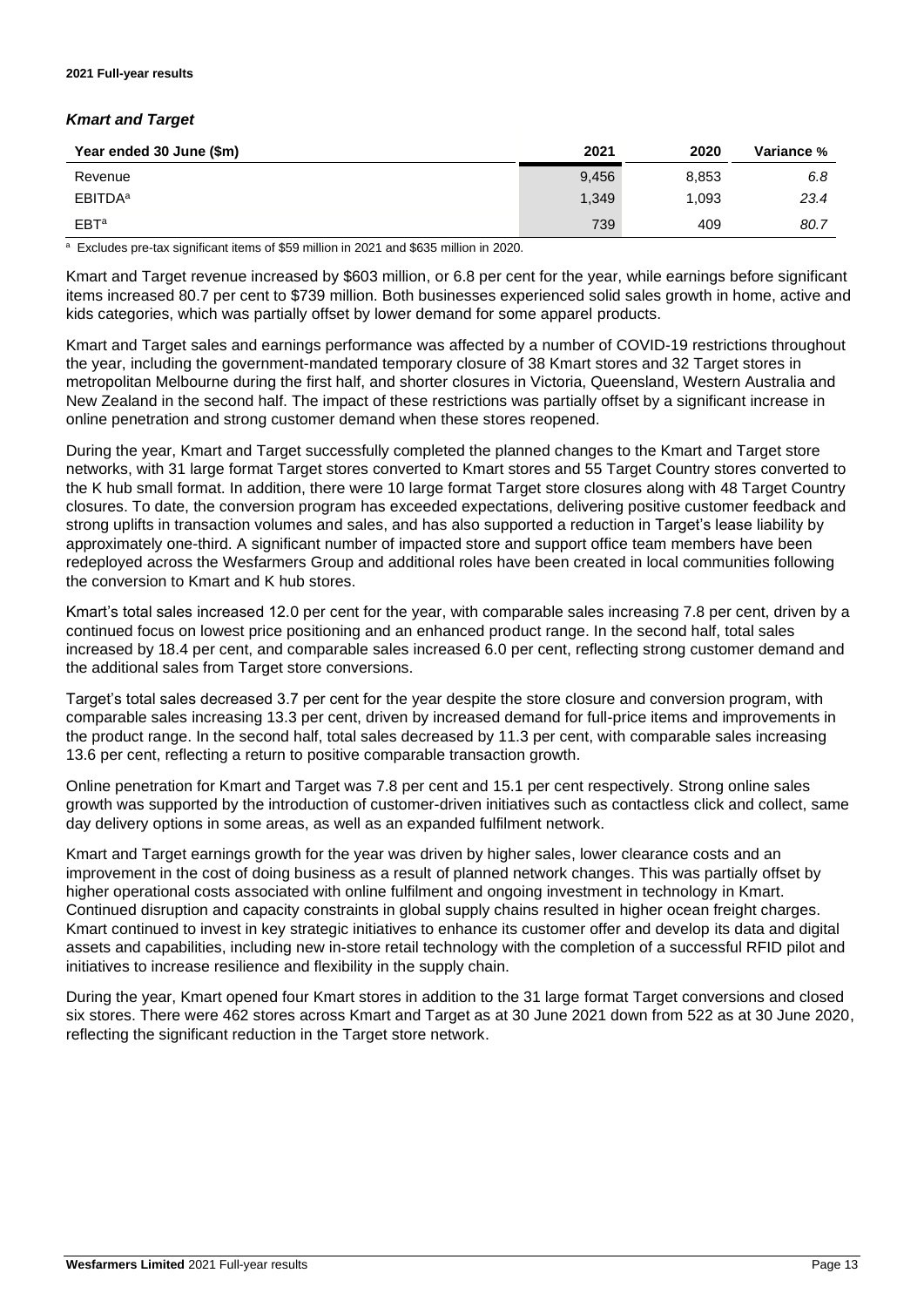#### *Catch*

| Year ended 30 June <sup>a</sup> (\$m)              | 2021 | 2020 |
|----------------------------------------------------|------|------|
| Gross transaction value                            | 973  | 632  |
| Revenue                                            | 528  | 364  |
| <b>EBITDA</b>                                      | (24) | 20   |
| EBT <sup>b</sup>                                   | (46) |      |
| Gross transaction value growth <sup>c</sup> $(\%)$ | 41.0 | 49.2 |

a 2020 includes Catch from 12 August 2019. Variance not shown due to different period of ownership between 2021 and 2020.

**b** Includes an amortisation expense in 2021 and 2020 of \$11 million and \$10 million respectively, relating to assets recognised as part of the acquisition.

<sup>c</sup> 2021 gross transaction value growth reflects the period 1 July 2020 to 30 June 2021 and 1 July 2019 to 30 June 2020. 2020 gross transaction value growth reflects the period 12 August 2019 to 30 June 2020 and 12 August 2018 to 30 June 2019.

Catch's gross transaction value increased 41.0 per cent on the prior year to \$973 million, driven by strong growth in both the retail and marketplace offerings. Following significant growth in the first half, Catch's performance moderated in the second half as the business cycled the significant shift to online channels that occurred in the prior corresponding period. Active customers increased by 0.6 million during the year, resulting in 2.9 million customers as at 30 June 2021.

Catch's earnings performance for the year reflects accelerated investment in technology, marketing and capabilities to support customer acquisition and growth in gross transaction value, with head office headcount approximately doubling during the year. Investments were also made in automation technology and fulfilment capacity, as well as in broadening the range of categories and brands available in both the retail and marketplace offerings. Catch continued to enhance the Club Catch subscription offering, including introducing free shipping. Earnings in the second half were affected by higher levels of clearance in the retail business following a moderation in revenue growth.

Catch implemented a number of customer-driven initiatives to leverage Wesfarmers Group assets, including offering click and collect in over 430 Kmart and Target stores, introducing new Kmart products into the retail range and joining Flybuys as a loyalty partner.

#### **Outlook**

The near-term trading environment is expected to remain uncertain and volatile. Kmart Group will remain focused on being there for customers, keeping customers and team members safe, and ensuring the continued focus on building for the future.

Combined Kmart and Target sales for the 2022 financial year to date declined 14.3 per cent on the prior corresponding period and 12.3 per cent on a two-year basis. The Kmart and Target result reflects the significant impact of COVID-19 restrictions, including government-mandated temporary store closures across a number of regions. The number of temporary store closures has progressively increased since the beginning of the year and in mid-August almost 50 per cent of stores were closed due to lockdowns across Australia and New Zealand. Kmart and Target sales growth also reflects the permanent closure of 13 Target stores and 45 Target Country stores as part of the planned network changes during the 2021 financial year.

Catch's gross transaction value for the 2022 financial year to date declined 8.5 per cent as the business cycled the significant shift to online channels in the prior corresponding period. On a two-year basis, gross transaction value growth was 112.5 per cent.

Kmart will remain focused on delivering growth through leveraging its scale and product development capabilities. This will be supported by the delivery of strategic initiatives including the migration of all online transactions to the new Kmart website, building a flexible and resilient supply chain, and completing the rollout of RFID infrastructure to Australian stores. While good progress was made during the year to improve inventory availability, current global supply chain disruptions and cost pressures are expected to persist, and the business will continue incurring additional freight and raw material costs while maintaining higher levels of inventory to mitigate availability risks.

Following the substantive completion of the restructuring of Target and changes to its store network, Target will focus on embedding a simplified operating model in a competitive and dynamic market. Target will continue to improve the product offer in destination categories while accelerating online growth. Following the annualisation of the store closure and conversion program, Target is expected to be a smaller but profitable business.

Catch will continue to invest for the future, building a scalable operating model and infrastructure to enable strong gross transaction value growth over time. While Catch will continue to improve its offering and brand proposition, and leverage Wesfarmers Group assets, gross transaction value growth in the first half is expected to be moderate as the business cycles the very strong growth achieved in the prior corresponding period. Catch will invest in its fulfilment network to improve delivery speed to customers, including the opening of a New South Wales fulfilment centre in the 2022 financial year.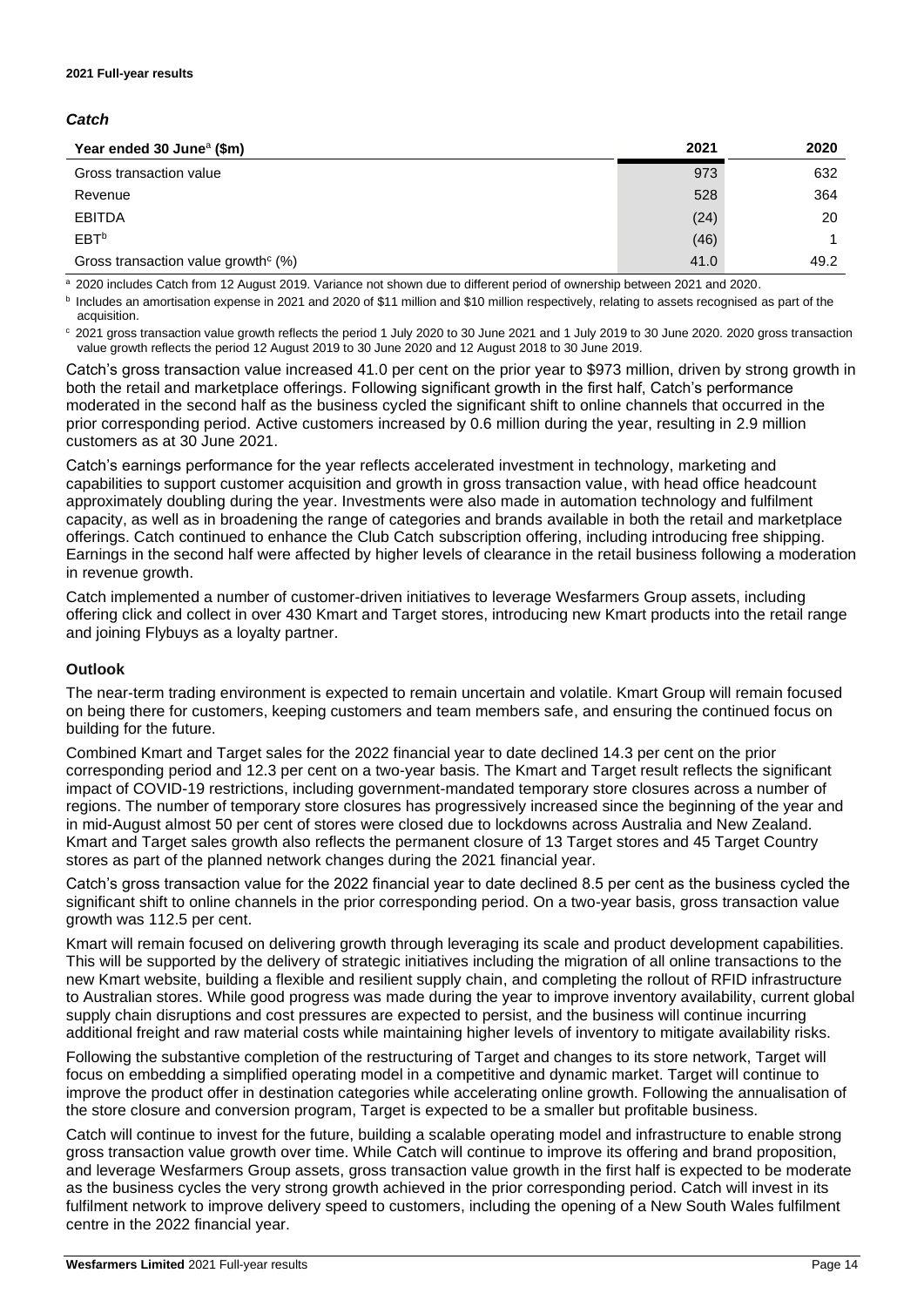| <b>Officeworks</b>                   |       | <b>Officeworks</b> |            |
|--------------------------------------|-------|--------------------|------------|
| Year ended 30 June (\$m)             | 2021  | 2020               | Variance % |
| <b>Revenue</b>                       | 3,029 | 2,787              | 8.7        |
| <b>EBITDA</b>                        | 328   | 307                | 6.8        |
| Depreciation and amortisation        | (106) | (99)               | (7.1)      |
| <b>EBIT</b>                          | 222   | 208                | 6.7        |
| Interest on lease liabilities        | (10)  | (11)               | 9.1        |
| <b>EBT</b>                           | 212   | 197                | 7.6        |
| EBT margin (%)                       | 7.0   | 7.1                |            |
| ROC <sup>a</sup> (R12, %)            | 22.3  | 20.2               |            |
| Total sales growth <sup>b</sup> (%)  | 8.6   | 20.4               |            |
| Online penetration (%)               | 35.2  | 29.9               |            |
| Safety (R12, TRIFR)                  | 6.1   | 7.9                |            |
| Scope 1 and 2 emissions ( $ktCO2e$ ) | 40    | 43                 |            |

a ROC is calculated as EBT / rolling 12 months capital employed, where capital employed excludes right-of-use assets and lease liabilities.

<sup>b</sup> See Additional Disclosures (page 26) for relevant retail calendars.

#### **Performance review**

Officeworks' revenue increased 8.7 per cent for the year to \$3,029 million, and earnings increased 7.6 per cent to \$212 million.

The safety, health and wellbeing of team members and customers remains a priority for Officeworks, and a focus on best practice COVID-19 safety measures was maintained during the year. Officeworks' focus on manual handling improvement supported a reduction in TRIFR to 6.1.

Sales growth of 8.6 per cent for the year was underpinned by continued improvements to the product offering, as well as strong demand for products that support customers working and learning from home.

Sales for the second half declined by 3.2 per cent, as the business began to cycle the elevated sales in the prior year, particularly in technology products. Pleasingly, on a two-year basis sales growth in the second half remained strong at 24.4 per cent.

During the year, Officeworks continued to invest in providing an easy and engaging customer experience across every channel through a new Print and Create website, improved click and collect and delivery capabilities, trial of the Classroom Essentials service for schools, launch of the Geeks2U subscription offer and enhancements to the Officeworks mobile app and website.

Officeworks continued to leverage its data and digital capabilities to improve the customer experience and enhance operating efficiency. Development and rollout of the data and analytics platform progressed during the year, providing more timely, personalised and engaging communication to customers. Online penetration, including click and collect, increased to 35.2 per cent for the year.

The business delivered earnings growth of 7.6 per cent for the year, supported by the strong sales growth, partially offset by some margin pressure from continued investment in price, changes in sales mix and higher supply chain costs.

The solid earnings result combined with disciplined capital management supported an increase in return on capital to 22.3 per cent.

During the year, Officeworks upgraded 68 stores and opened three new stores in Queensland, South Australia and Western Australia. At 30 June 2021, there were 167 stores across Australia.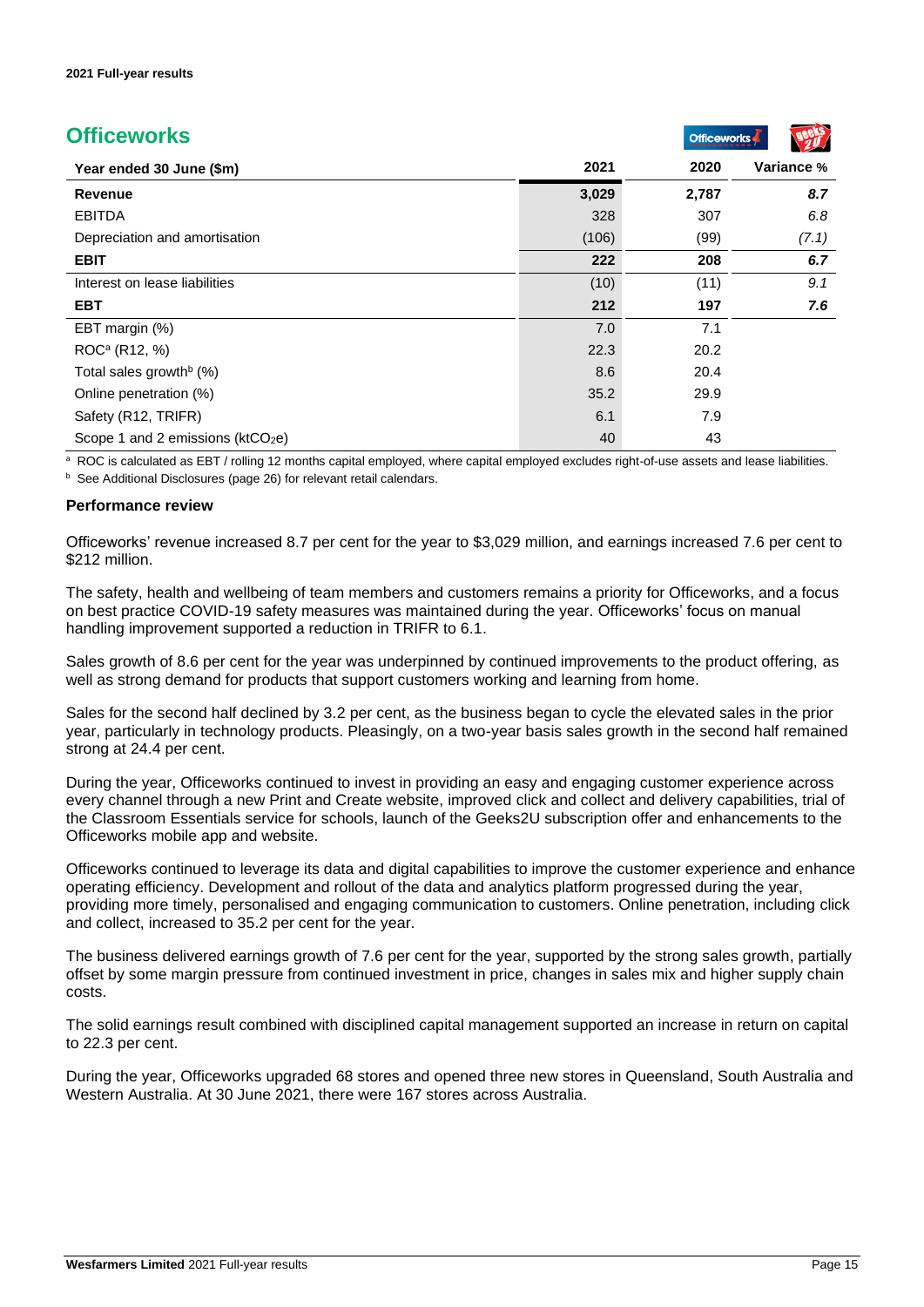#### **Outlook**

The near-term outlook remains uncertain, with changing customer shopping patterns and any future COVID-19 measures expected to impact trading conditions.

Officeworks' sales for the 2022 financial year to date declined 1.5 per cent, driven by the impact of elevated sales in the prior corresponding period due to customers establishing spaces to work and learn at home. Sales growth remained strong on a two-year basis at 31.1 per cent.

Ongoing global supply shortages of some products as well as international shipping disruptions will impact stock availability in some categories. Officeworks remains focused on managing stock availability and improving processes across supply chain and stores to ensure customers' needs are fulfilled.

Officeworks will build on the progress achieved over the past year, during which the business improved team member safety, updated store layouts, and continued to expand and evolve its product and services offering. The business will continue to provide essential products and important services to customers as they adjust and adapt to new ways of working, learning, creating and connecting.

Officeworks will continue to drive long-term growth by executing its strategic agenda through continued investment in the every-channel model, enhancing supply chain capabilities, and expanding its presence in the education, business-to-business and work from home segments.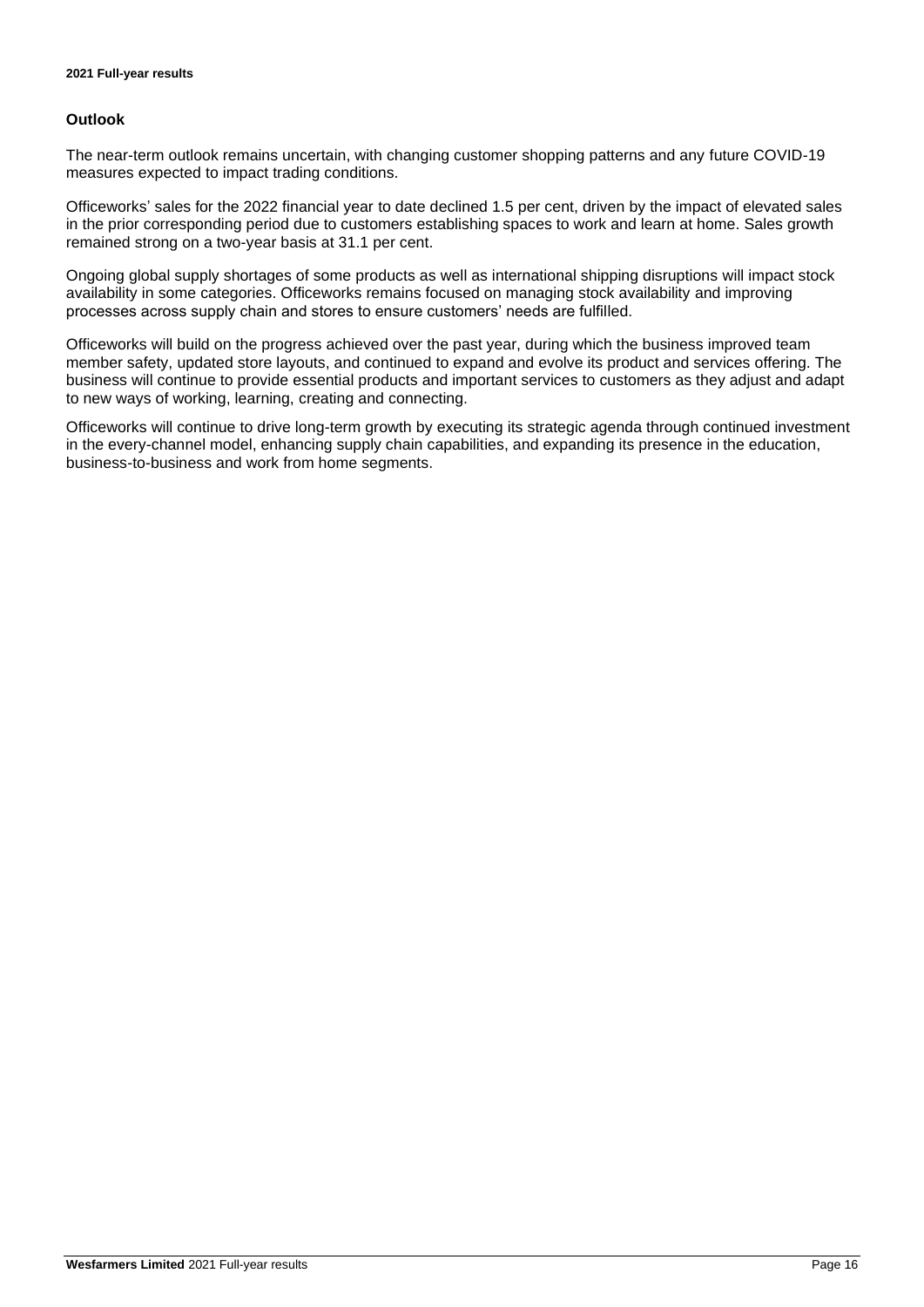| <b>Chemicals, Energy and Fertilisers</b>                  | <b>covalent</b><br>$Q\vert N\vert P$ | <b>AGA MXV</b><br><b>MNODWOOD</b> | <b>EVOL</b><br>Kleenheat |
|-----------------------------------------------------------|--------------------------------------|-----------------------------------|--------------------------|
| Year ended 30 June <sup>a</sup> (\$m)                     | 2021                                 | 2020                              | Variance %               |
| Revenueb                                                  |                                      |                                   |                          |
| Chemicals                                                 | 1,018                                | 1,022                             | (0.4)                    |
| Energy                                                    | 406                                  | 424                               | (4.2)                    |
| <b>Fertilisers</b>                                        | 722                                  | 639                               | 13.0                     |
| Total                                                     | 2,146                                | 2,085                             | 2.9                      |
| <b>EBITDA<sup>c</sup></b>                                 | 473                                  | 481                               | (1.7)                    |
| Depreciation and amortisation                             | (88)                                 | (86)                              | (2.3)                    |
| <b>EBIT<sup>c</sup></b>                                   | 385                                  | 395                               | (2.5)                    |
| Interest on lease liabilities                             | (1)                                  | (1)                               |                          |
| <b>EBT<sup>c</sup></b>                                    | 384                                  | 394                               | (2.5)                    |
| External sales volumes <sup>d</sup> ('000 tonnes)         |                                      |                                   |                          |
| Chemicals                                                 | 1,099                                | 1,152                             | (4.6)                    |
| LPG & LNG                                                 | 220                                  | 215                               | 2.3                      |
| Fertilisers                                               | 1,324                                | 1,202                             | 10.1                     |
| ROC <sup>c,e</sup> (R12, %)                               | 17.7                                 | 20.3                              |                          |
| $\text{ROC}^{\text{c},\text{e}}$ (R12, %) (excluding ALM) | 28.6                                 | 30.5                              |                          |
| Safety (R12, TRIFR)                                       | 3.0                                  | 3.3                               |                          |
| Scope 1 and 2 emissions <sup>f</sup> ( $ktCO2e$ )         | 881                                  | 983                               |                          |

<sup>a</sup> 2020 includes Australian Light Minerals (ALM), the holding company for WesCEF's 50 per cent interest in the Covalent Lithium joint venture, from 23 September 2019.

**b** Excludes intra-division sales.

<sup>c</sup> 2020 includes \$18 million of insurance proceeds relating to the five-month ammonia plant production disruption that commenced in February 2018.

<sup>d</sup> External sales exclude AN volumes transferred between Chemicals and Fertilisers business segments.

<sup>e</sup> ROC is calculated as EBT / rolling 12 months capital employed, where capital employed excludes right-of-use assets and lease liabilities.

 $<sup>f</sup>$  2020 restated to reflect a correction to the NGER submission (previously reported as 964.7).</sup>

#### **Performance review**

Revenue of \$2,146 million was up 2.9 per cent on the prior year. Chemicals revenue was broadly in line with the prior year. Energy revenue decreased 4.2 per cent due to lower wholesale electricity sales volumes. Fertilisers revenue increased 13.0 per cent due to favourable growing conditions resulting in increased sales volumes as well as stronger international pricing.

Earnings of \$384 million decreased 2.5 per cent for the year. Excluding one-off insurance proceeds of \$18 million in the prior year, earnings increased by 2.1 per cent as a result of higher fertiliser sales volumes, increased domestic LPG sales volumes and a higher Saudi Contract Price (Saudi CP), the international benchmark indicator for LPG. These factors were partially offset by an increase in the cost of ammonia imports and lower volumes of ammonium nitrate (AN) spot sales to the Western Australian mining sector. The result also includes Wesfarmers' 50 per cent investment in Covalent Lithium.

The ongoing safety campaign 'Safe Person, Safe Process, Safe Place' and additional focus on high potential incident investigations have supported the continued downward trend in TRIFR to 3.0.

#### *Chemicals*

Chemicals delivered a solid result, with continued strong plant availability and production volumes. Ammonia earnings were impacted by an increase in the global ammonia price, which was unfavourable in the fourth quarter due to timing differences between increased import costs and the cost pass-through mechanism in customer contracts. Earnings in the AN business were impacted by lower spot sales to the Western Australian mining sector, as expected, as well as higher logistics and precious metal catalyst costs. Earnings in the Sodium Cyanide business were marginally down due to ongoing COVID-19 disruptions impacting demand from international gold mining customers.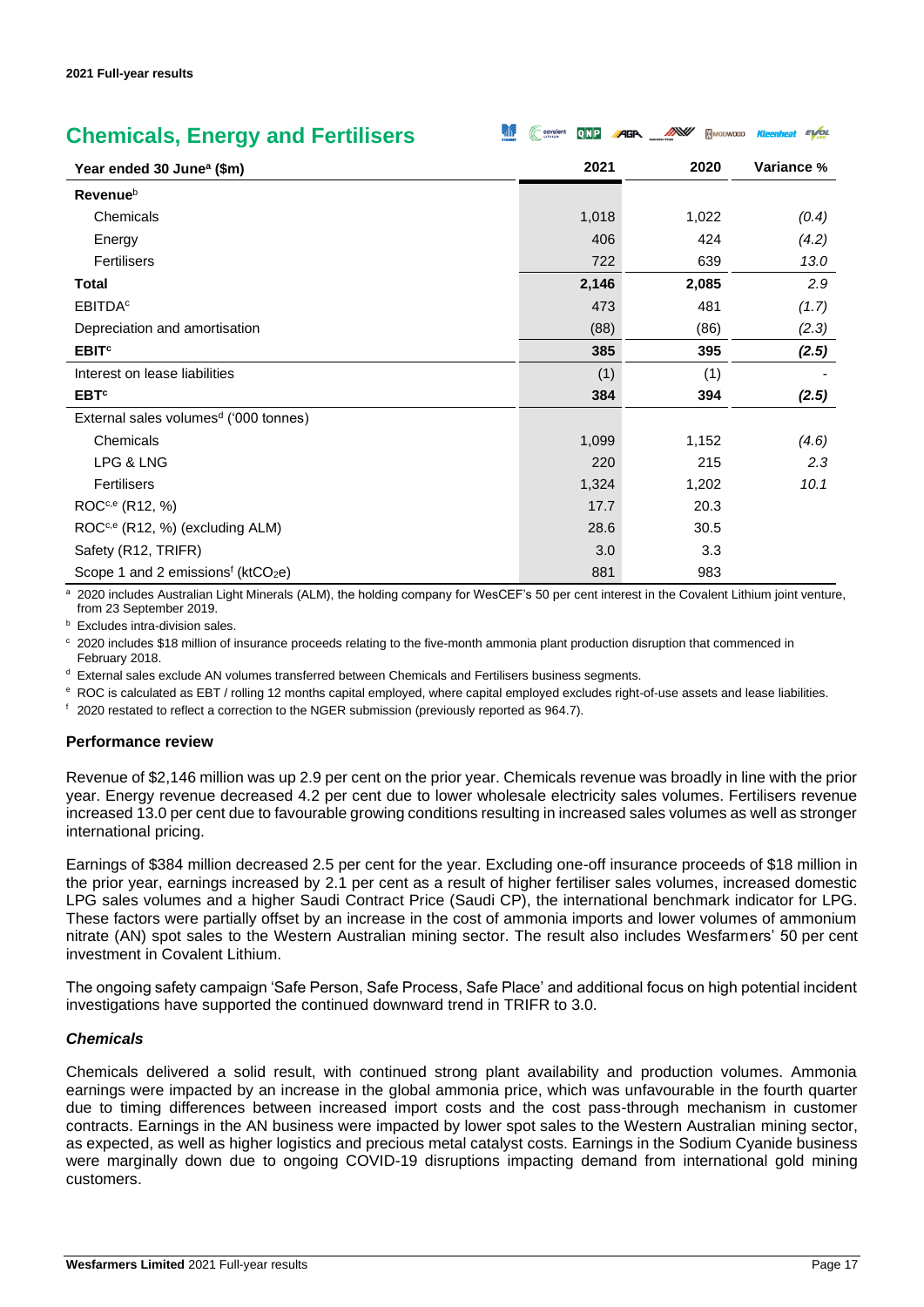#### *Energy*

Kleenheat earnings increased on the prior year, supported by additional domestic LPG sales following the closure of BP's Kwinana Refinery in February 2021 and a higher Saudi CP, which offset the impact of lower wholesale electricity volumes. The natural gas retailing business continued to grow its residential customer base in Western Australia, resulting in higher residential sales volumes.

#### *Fertilisers*

Fertilisers earnings increased significantly on the prior year, driven by higher sales volumes following favourable growing conditions. Recent investment in storage infrastructure allowed the business to meet increased market demand. The business has also continued to invest in data and digital capabilities to enhance and expand its service offering to customers.

#### **Outlook**

The Chemicals business is likely to benefit from a higher global ammonia price, as the increasing index price is passed through in customer contracts. Manufacturing volumes of ammonia will be impacted by a five-yearly maintenance shutdown in the 2022 financial year. Production and demand for AN from the Western Australian mining sector is expected to remain robust. The Sodium Cyanide business is likely to be impacted by reduced demand from international gold mine customers due to COVID-19 and modest feedstock cost pressures. The Chemicals businesses will continue evaluating opportunities to expand production capacity.

Kleenheat earnings are expected to be adversely impacted by higher Western Australian contracted domestic gas pricing, partially offset by the annualised increase in domestic LPG sales volumes. The natural gas retailing business remains focused on maintaining its market-leading customer service.

In the Fertilisers business, a favourable 2021 growing season is expected to support positive grower sentiment, but earnings will remain contingent upon seasonal outcomes in Western Australia during the second half of the 2022 financial year and the impact of increasing competitive pressures.

Covalent Lithium is continuing project development and commencing construction on the Mt Holland lithium mine, concentrator and Kwinana refinery, following the receipt of critical regulatory approvals in July 2021. Preliminary work to evaluate expansion options for the project will commence in parallel with the construction of the first phase of the project.

Overall earnings for Chemicals, Energy and Fertilisers will continue to be impacted by international commodity prices (in particular, ammonia and Saudi CP), exchange rates, competitive factors and seasonal outcomes.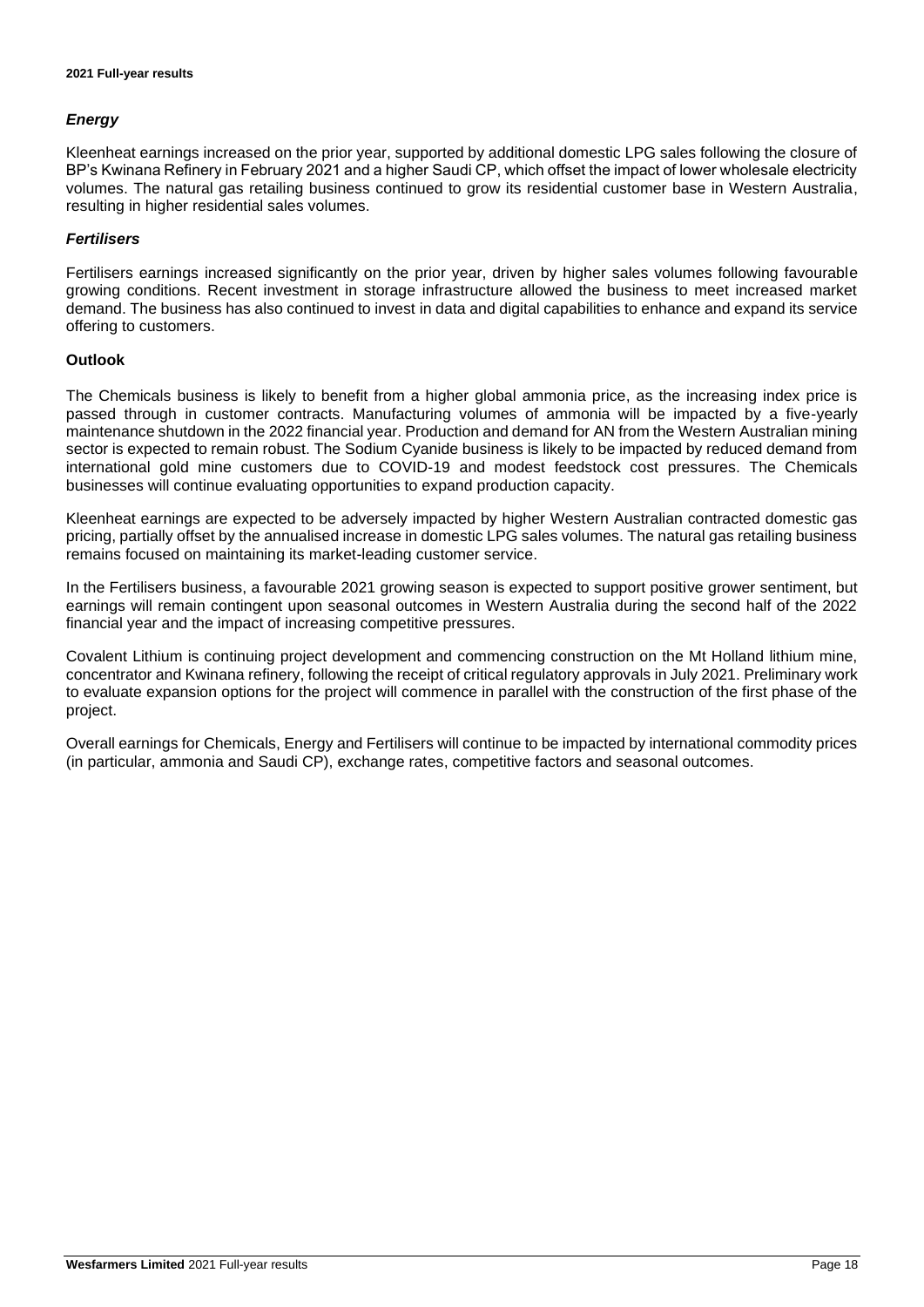| <b>Industrial and Safety</b><br><b>Blackwoods</b> | <b>NZ Safety Blackwoods</b> | <b>WORKWEAR</b> | Q<br>coregas | <b>GREENCAP</b> |
|---------------------------------------------------|-----------------------------|-----------------|--------------|-----------------|
| Year ended 30 June (\$m)                          |                             | 2021            | 2020         | Variance %      |
| <b>Revenue</b>                                    |                             | 1,855           | 1,745        | 6.3             |
| <b>EBITDA</b> <sup>a</sup>                        |                             | 148             | 136          | 8.8             |
| Depreciation and amortisation                     |                             | (74)            | (77)         | 3.9             |
| EBIT <sup>a</sup>                                 |                             | 74              | 59           | 25.4            |
| Interest on lease liabilities                     |                             | (4)             | (5)          | 20.0            |
| EBT <sup>a</sup>                                  |                             | 70              | 54           | 29.6            |
| <b>EBT including payroll remediation costs</b>    |                             | 70              | 39           | 79.5            |
| Significant items                                 |                             |                 | (310)        | n.m             |
| <b>EBT including significant items</b>            |                             | 70              | (271)        | n.m             |
| EBT margin <sup>a</sup> $(\%)$                    |                             | 3.8             | 3.1          |                 |
| ROC <sup>b</sup> (R12, %)                         |                             | 6.2             | 2.7          |                 |
| Safety (R12, TRIFR)                               |                             | 4.3             | 4.8          |                 |
| Scope 1 and 2 emissions ( $ktCO2e$ )              |                             | 27              | 27           |                 |

 $n.m. = not mean in a full$ 

a 2020 excludes a pre-tax non-cash impairment of \$310 million and \$15 million of payroll remediation costs.

**b** ROC is calculated as EBT / rolling 12 months capital employed, where capital employed excludes right-of-use assets and lease liabilities. 2020 earnings excludes significant items and includes payroll remediation costs.

#### **Performance review**

Industrial and Safety revenue of \$1,855 million was 6.3 per cent above the prior year. Excluding significant items and payroll remediation costs, earnings of \$70 million were 29.6 per cent above the prior year, underpinned by earnings growth across all businesses. The Industrial and Safety businesses continued the reliable supply of critical products to customers during the year despite global supply chain disruptions due to COVID-19.

Blackwoods' revenue increased on the prior year, underpinned by growth from strategic customers, and in Western Australia and New Zealand, as well as strong demand for critical products in the first quarter, including respiratory, cleaning and hygiene products. This was partially offset by weakness in the coal mining and oil and gas sectors, and the cycling of elevated demand for critical products in the prior year from mid-March due to COVID-19. Earnings growth in Blackwoods was supported by higher sales and increased operating efficiencies through scale across the cost base. The business continued to invest in customer service and digital capabilities including the enterprise resource planning (ERP) system.

Workwear Group's revenue and earnings increased on the prior year, primarily driven by strong growth across the industrial workwear brands, KingGee and Hard Yakka, partially offset by the sale of its UK business, Incorporatewear, and the impact of COVID-19 on the uniforms business where some customer segments including airlines, retail and hospitality were adversely impacted. The business continued to invest in strengthening brand desirability, simplifying its operating model and improving operational efficiency.

Coregas' earnings increased on the prior year due to higher demand from industrial customers, particularly in the Trade'N'Go and specialty gas offers, and from healthcare customers, reflecting investment in these product offerings in recent years. The business also benefited from its involvement in the Hydrogen Energy Supply Chain project, a world-first pilot project to ship liquified hydrogen to Japan. Earnings were partially offset by higher material and delivery costs.

Greencap's earnings increased on the prior year due to the improved performance of the consulting services business and growth in the Online Solutions business, partially offset by higher investment in digital capability.

Safety and injury management remains a core focus and, pleasingly, TRIFR declined to 4.3 for the year.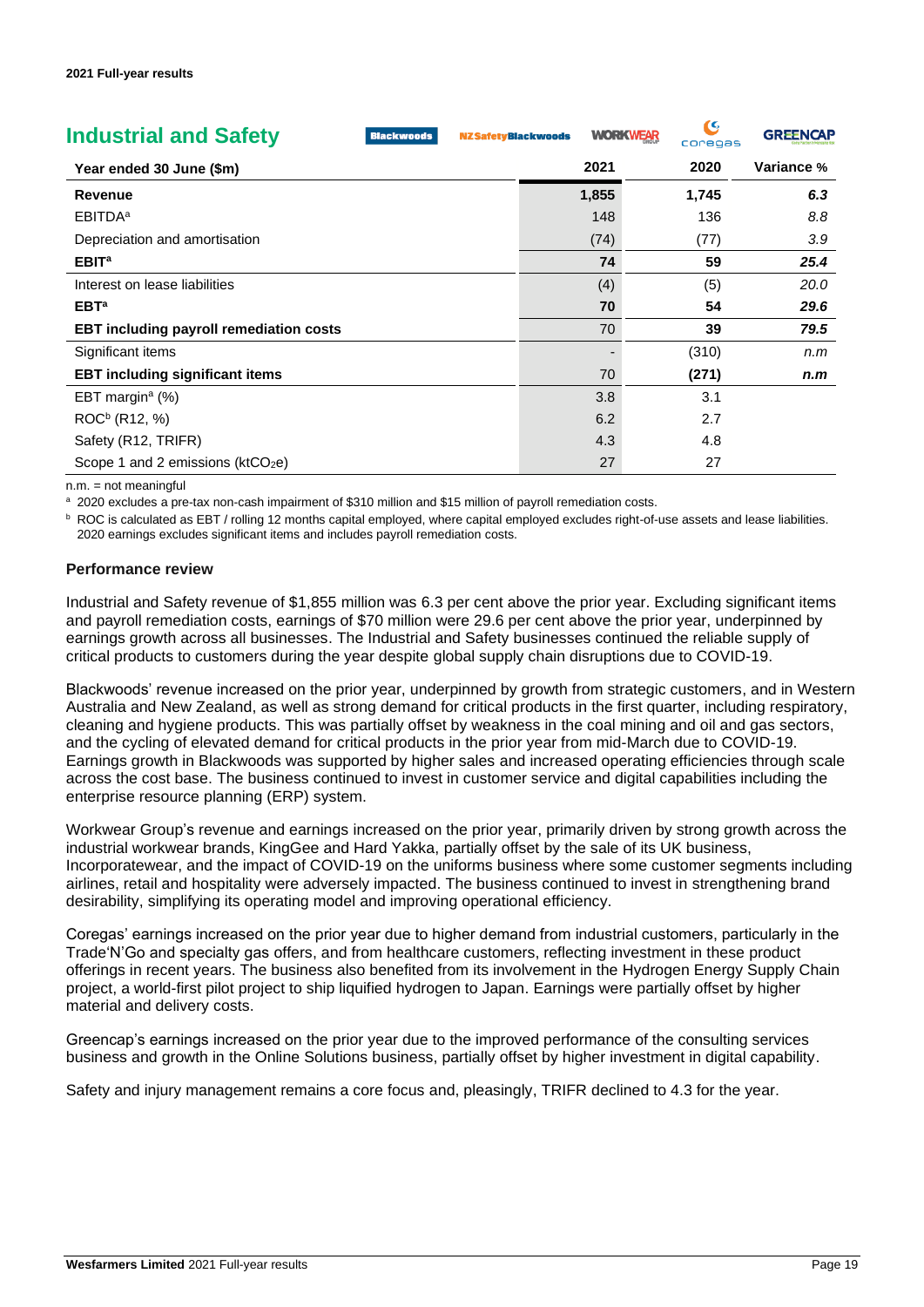#### **Outlook**

Market conditions are expected to remain uncertain in the 2022 financial year and the Industrial and Safety businesses will continue to manage COVID-19 related global supply chain disruptions while maintaining its focus on delivering continued improvements in performance and profitability.

Recent lockdowns have restricted activity for some customers, affecting demand from sectors such as construction.

Blackwoods' demand outlook is dependent on economic conditions, business confidence, commodity prices and investment in the resources, manufacturing and construction sectors. Blackwoods will continue to focus on improvements to its customer value proposition and core operational capabilities, including in data and digital, as well as completion of the implementation of the ERP system.

Workwear Group remains focused on driving growth in its industrial brands and uniforms business, improving operational excellence and strengthening its digital offering.

Customer demand in Coregas is expected to remain stable with continued strength in healthcare and industrial segments offset by ongoing competitive pressures. The business will continue to focus on growth opportunities in healthcare, hydrogen-related projects and other specialty gas adjacencies.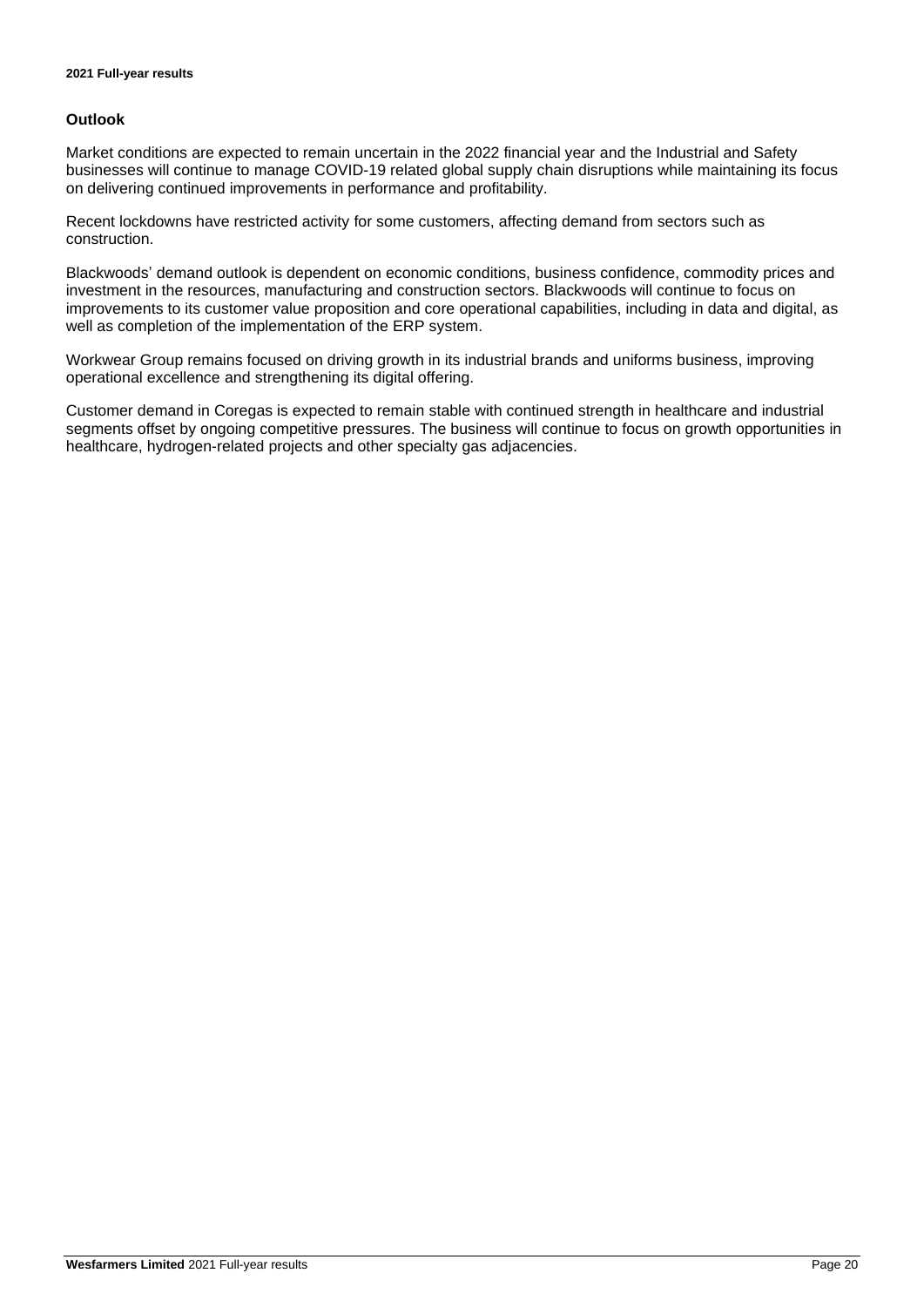| <b>Other</b>                                               | coles            | <b>flybuys</b> | <b>bwp</b> TRUST | Š<br><b>GRESHAM</b><br>wespine |
|------------------------------------------------------------|------------------|----------------|------------------|--------------------------------|
| Year ended 30 June (\$m)                                   | <b>Holding %</b> | 2021           | 2020             | Variance %                     |
| Share of profit of associates and joint ventures           |                  |                |                  |                                |
| Coles <sup>a</sup>                                         | 4.9              |                | 111              | n.m.                           |
| <b>BWP Trust</b>                                           | 24.8             | 65             | 52               | 25.0                           |
| Other associates and joint ventures <sup>b</sup>           | Various          | 23             | 38               | (39.5)                         |
| Sub-total share of profit of associates and joint ventures |                  | 88             | 201              | n.m.                           |
| Interest revenue                                           |                  | 11             | 10               | 10.0                           |
| Other $\rm ^c$                                             |                  | 40             | (3)              | n.m.                           |
| Corporate overheads                                        |                  | (132)          | (131)            | (0.8)                          |
| Total Other EBIT <sup>d</sup>                              |                  | 7              | 77               | n.m.                           |
| Interest on lease liabilities                              |                  | (1)            | (1)              |                                |
| <b>Total Other EBT<sup>d</sup></b>                         |                  | 6              | 76               | n.m.                           |
| Significant items                                          |                  |                | 510              | n.m.                           |
| <b>Total Other EBT (including significant items)</b>       |                  | 6              | 586              | n.m.                           |

 $n.m. = not meaningful$ 

a Wesfarmers held a 15 per cent interest in Coles as at 30 June 2019 and sold 10.1 per cent of its interest via two separate transactions on 18 February 2020 and 30 March 2020.

**b** Includes investments in Gresham, Flybuys, Wespine and BPI.

<sup>c</sup> 2021 includes \$40 million of dividends received from the Group's 4.9 per cent interest in Coles. 2020 includes \$9 million from the Curragh value sharing arrangement.

<sup>d</sup> 2020 excludes \$290 million gain on sale of the 10.1 per cent interest in Coles and \$220 million revaluation of the remaining 4.9 per cent interest in Coles.

#### **Performance review**

Other businesses and corporate overheads recorded earnings before significant items of \$6 million, compared with \$76 million in the prior year.

Earnings from the Group's associates and joint ventures decreased by \$113 million, primarily due to the reclassification of the Group's 4.9 per cent interest in Coles to a financial asset following the sale of the Group's 10.1 per cent interest during the second half of the 2020 financial year. This was partially offset by a positive contribution from property revaluations in BWP Trust.

Other corporate earnings of \$40 million were recorded, compared to a \$3 million loss in the prior period. The increase reflects the recognition of dividends received from the 4.9 per cent interest in Coles and a favourable Group insurance result, partially offset by the cessation of the Curragh value share arrangement in the second half of the 2020 financial year.

Corporate overhead costs were in line with the prior year, with accelerated digital investment offsetting efficiencies in other areas.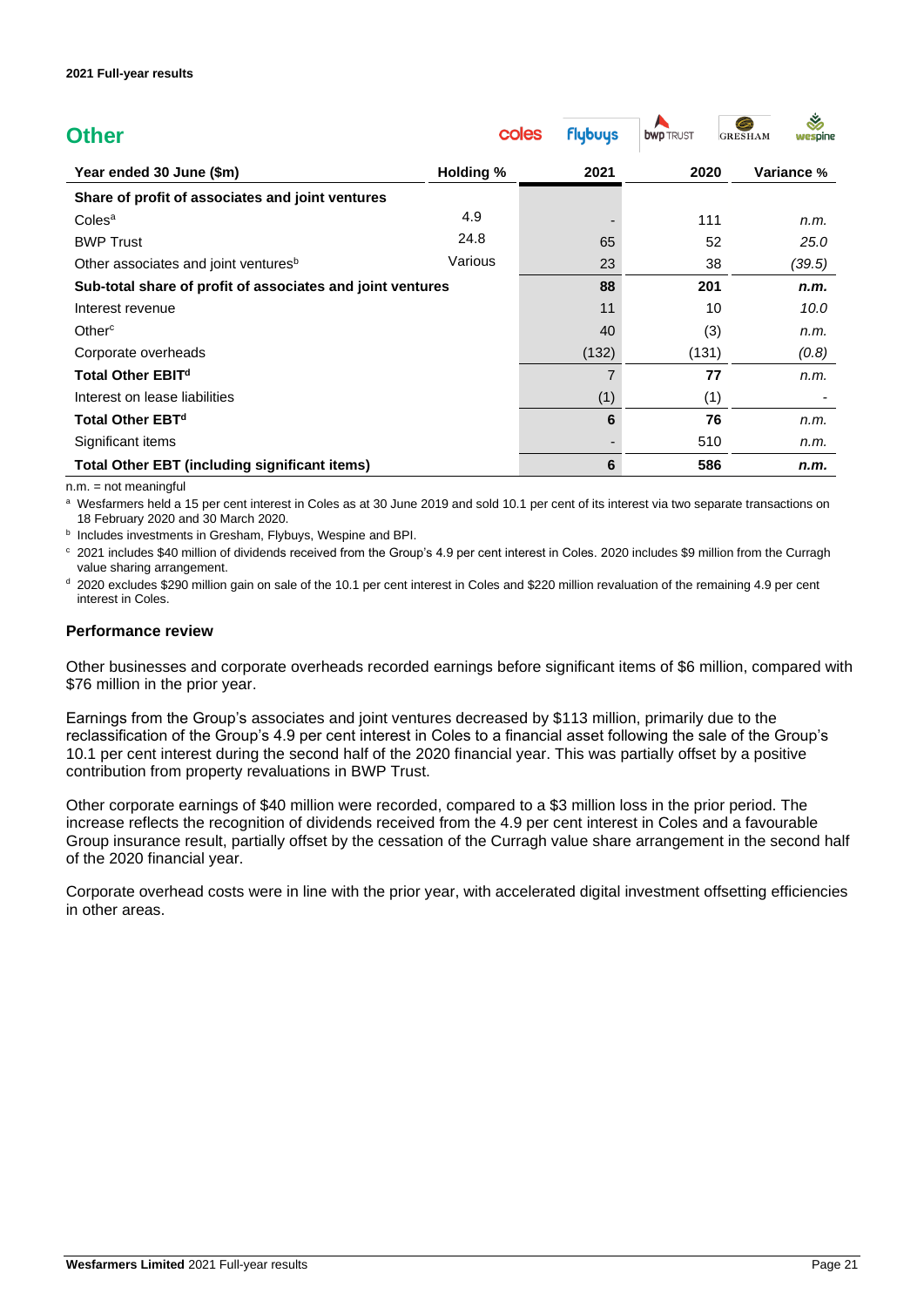### **Discontinued operations and significant items**

| Year ended 30 June (\$m)                                        | 2021 | 2020  |
|-----------------------------------------------------------------|------|-------|
| Discontinued operations NPAT (excluding significant items)      |      |       |
| Quadrant Energy (13.2% indirect interest sold 27 November 2018) |      | (8)   |
| <b>NPAT (excluding significant items)</b>                       |      | (8)   |
| Significant items (pre-tax)                                     |      |       |
| Non-cash impairment in Kmart Group                              |      | (525) |
| Non-cash impairment in Industrial and Safety                    |      | (310) |
| Restructuring costs and provisions in Kmart Group               | (59) | (110) |
| Gain on sale of 10.1% interest in Coles                         |      | 290   |
| Revaluation of retained investment in Coles                     |      | 220   |
| Total significant items (pre-tax)                               | (59) | (435) |
| Significant items (post-tax)                                    |      |       |
| Non-cash impairment in Kmart Group                              |      | (437) |
| Non-cash impairment in Industrial and Safety                    |      | (298) |
| Restructuring costs and provisions in Kmart Group               | (41) | (83)  |
| Gain on sale of 10.1% interest in Coles                         |      | 203   |
| Revaluation of retained investment in Coles                     |      | 154   |
| Capital losses in BUKI <sup>a</sup> (disposed in June 2018)     |      | 84    |
| True-up of tax base in Coles <sup>a</sup>                       |      | 10    |
| Tax expense on sale of Bengalla <sup>a</sup>                    |      | (11)  |
| <b>Total significant items (post-tax)</b>                       | (41) | (378) |

<sup>a</sup> Also reported as discontinued operations.

#### **Discontinued operations**

Post-tax discontinued operations, excluding significant items, in the 2020 financial year relate to an \$8 million adjustment to the tax expense from Wesfarmers' indirect interest in Quadrant Energy which was divested in November 2018.

#### **Significant items**

Post-tax significant items of \$41 million (\$59 million pre-tax) recorded during the year relate to Target store closure and conversion costs as part of the restructuring actions in Kmart Group announced during the 2020 financial year.

Significant items for the 2021 financial year were significantly below initial expectations of \$120 to \$140 million outlined in May 2020 due to better than expected trading performances of Target stores prior to closure or conversion leading to lower levels of clearance activity, and team member redeployment outcomes.

Post-tax significant items of \$378 million (\$435 million pre-tax) were recorded in the 2020 financial year, relating to the restructuring actions in Kmart Group, as well as non-cash impairments in Target, and Industrial and Safety, partially offset by a gain on sale of the Group's 10.1 per cent interest in Coles and revaluation of the Group's remaining interest in Coles.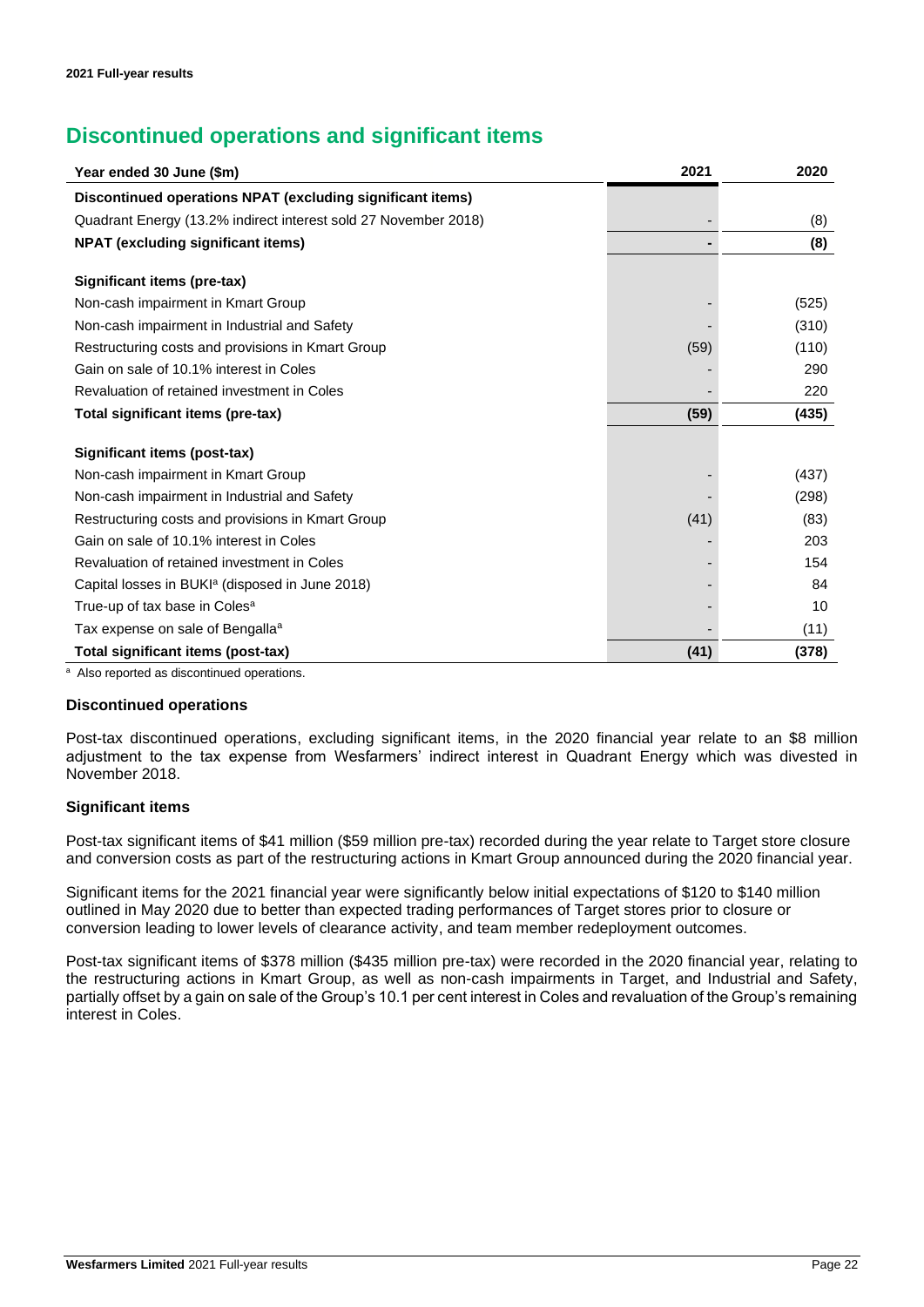## **Cash flow, financing and dividends**

| Year ended 30 June (\$m)                                                | 2021  | 2020  | Variance %    |
|-------------------------------------------------------------------------|-------|-------|---------------|
| Cash flows including discontinued operations                            |       |       |               |
| Operating cash flows                                                    | 3,383 | 4,546 | (25.6)        |
| Gross capital expenditure                                               | 896   | 867   | 3.3           |
| Net capital expenditure                                                 | 632   | 568   | 11.3          |
| Free cash flows                                                         | 2,741 | 5,188 | (47.2)        |
| Cash realisation ratio (excluding significant items) <sup>a,b</sup> (%) | 86    | 126   | $(40$ ppt $)$ |
| <b>Balance sheet and credit metrics</b>                                 |       |       |               |
| Net financial debt / $(cash)c$                                          | (109) | (471) | n.m.          |
| Other finance costs                                                     | 118   | 133   | (11.3)        |
| Weighted average cost of debt <sup>d</sup> (%)                          | 4.74  | 4.22  | $0.52$ ppt    |
| Debt to EBITDA (excluding significant items) <sup>a,e</sup> (x)         | 1.3   | 1.5   | (0.2 x)       |
| Dividends per share                                                     |       |       |               |
| Full-year ordinary dividend (fully-franked, cps)                        | 178   | 152   | 17.1          |
| Special dividend – Coles selldown <sup>f</sup> (fully-franked, cps)     |       | 18    | n.m.          |
| Proposed return of capital <sup>9</sup> (cps)                           | 200   |       | n.m.          |

<sup>a</sup> Further detail on significant items is set out on page 22.

**b** Operating cash flows as a percentage of net profit after tax, before depreciation and amortisation.

c Interest-bearing liabilities less cash at bank and on deposit, net of cross-currency interest rate swaps and interest rate swap contracts. Excludes lease liabilities.

<sup>d</sup> Weighted average cost of debt based on total gross debt before hedging costs, undrawn facility fees and amortisation of debt establishment costs.

<sup>e</sup> Total debt including lease liabilities, net of cash and cash equivalents, divided by EBITDA excluding significant items.

<sup>f</sup> The 2020 special dividend relates to the distribution of the after-tax profit on the sale of the Group's 10.1 per cent interest in Coles.

<sup>g</sup> The proposed return of capital is subject to shareholder approval at the Wesfarmers AGM on 21 October 2021.

#### **Cash flow**

The Group recorded a solid operating cash flow result for the year. Operating cash flows of \$3,383 million were 25.6 per cent lower than the prior year, with strong earnings growth offset by the normalisation in working capital positions across the retail businesses following the favourable but temporary balances recorded at the end of the 2020 financial year. The Group recorded a working capital outflow of \$695 million for the year.

Gross capital expenditure of \$896 million was 3.3 per cent higher than the prior year due to increased investment in data and digital initiatives across all divisions, the conversion of Target stores to Kmart stores, as well as the continued development of the Mt Holland lithium project. Proceeds from sale of PP&E of \$264 million were \$35 million below the prior year, partly driven by lower proceeds from property sales in Bunnings. The resulting net capital expenditure of \$632 million was \$64 million, or 11.3 per cent, higher than the prior year.

Free cash flows of \$2,741 million were 47.2 per cent lower than the prior year, reflecting lower operating cash flows as a result of the normalisation of working capital positions. Free cash flows in the prior period also included \$2.1 billion in net proceeds from the partial sale of the Group's investment in Coles, partially offset by the acquisition consideration associated with Kidman and Catch of \$1.0 billion.

#### **Financing**

The Group maintained significant balance sheet flexibility and recorded a net cash position of \$109 million as at 30 June 2021, comprising interest-bearing liabilities, excluding lease liabilities, net of cross-currency swap assets and cash at bank and on deposit. This compares to a net cash position of \$471 million as at 30 June 2020. The reduction in net cash reflects the ongoing normalisation in working capital positions across the retail businesses.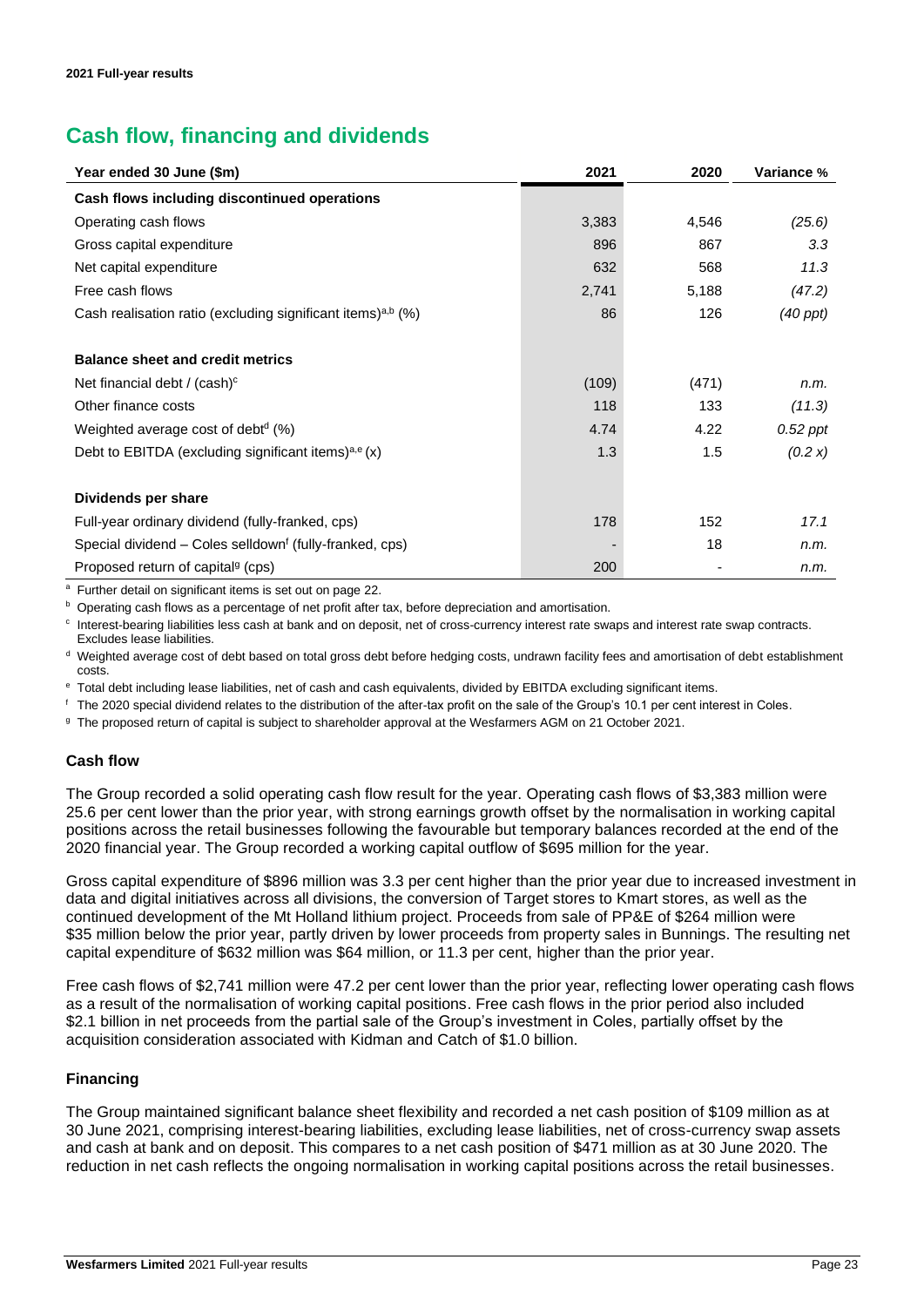In June 2021, Wesfarmers issued Australia's inaugural sustainability-linked bonds. The \$1.0 billion issuance comprised a \$650 million seven-year bond and a \$350 million ten-year bond, with interest rates that are linked the achievement of agreed targets in relation to the use of renewable electricity in the Group's retail divisions and the CO2e emissions intensity of AN production in WesCEF.

In addition to the new sustainability-linked bonds, the Group has two higher-cost Euro bonds with maturities in October 2021 (\$866 million) and August 2022 (\$764 million).

Other finance costs decreased 11.3 per cent to \$118 million for the year, reflecting lower average debt balances.

The Group's strong credit ratings remained unchanged during the year with a rating from Moody's Investors Services of A3 (stable) and rating of A- (stable) from Standard & Poor's.

#### **Dividends and capital management**

The Group's dividend policy considers available franking credits, current earnings and cash flows, future cash flow requirements and target credit metrics. The Board has determined to pay a fully-franked ordinary final dividend of 90 cents per share, taking the full-year ordinary dividend to 178 cents per share. The final dividend will be paid on 7 October 2021.

Given the preference of many shareholders to receive dividends in the form of equity, the directors have decided to continue the operation of the Dividend Investment Plan (the Plan). The allocation price for shares issued under the Plan will be calculated as the average of the daily volume weighted average price of Wesfarmers shares on each of the 15 consecutive trading days from and including the third trading day after the record date.

The last date for receipt of applications to participate in, or to cease or vary participation in, the Plan, is 3 September 2021. No discount will apply to the allocation price and the Plan will not be underwritten. Shares to be allocated under the Plan will be transferred to participants on 7 October 2021. Given the Group's strong credit metrics, it is intended that any shares to be issued under the Plan will be acquired on-market and transferred to participants.

In addition to the final ordinary dividend, the directors are recommending a return of capital of 200 cents per share. This distribution will ensure a more efficient capital structure for the Group while maintaining balance sheet capacity to take advantage of value-accretive opportunities as they arise.

The recommended distribution is subject to shareholder approval at the 2021 AGM on 21 October 2021. If approved, the total amount of the distribution will be approximately \$2,268 million and will be paid on 2 December 2021.

An application for a Class Ruling has been lodged with the ATO in relation to the form and taxation treatment of the proposed distribution. The form of the distribution is dependent on the Class Ruling, but is likely to be entirely capital in nature, with no dividend component. Shareholders will be unable to elect to participate in the Plan in relation to the capital return.

Together, the capital return and final dividend would bring the total distribution to shareholders for the year to 378 cents per share.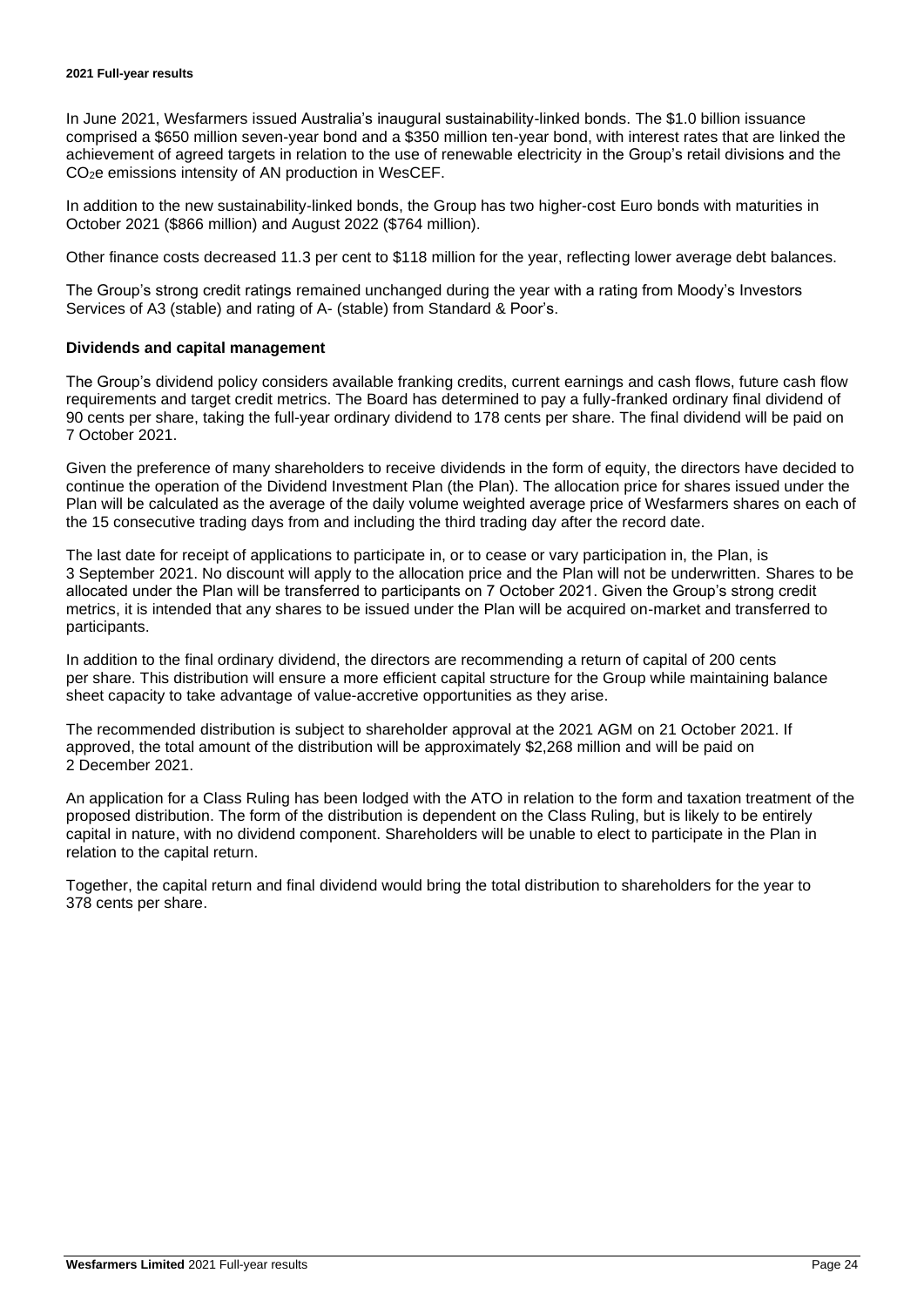### **2021 Full-year and second-half retail sales results**

### **Headline retail sales results**

| Full-year sales <sup>1</sup> (\$m)   | 2021   | 2020   | Variance %       |
|--------------------------------------|--------|--------|------------------|
| Bunnings <sup>2</sup>                | 16,861 | 14,996 | 12.4             |
| Kmart                                | 6,795  | 6,068  | 12.0             |
| Target                               | 2,592  | 2,692  | (3.7)            |
| <b>Total Kmart Group<sup>3</sup></b> | 9,387  | 8,760  | 7.2              |
| <b>Officeworks</b>                   | 3,014  | 2,775  | 8.6              |
|                                      |        |        |                  |
| Second-half sales <sup>1</sup> (\$m) | 2021   | 2020   | Variance %       |
| Bunnings <sup>2</sup>                | 7,815  | 7,721  | 1.2 <sub>2</sub> |
| Kmart                                | 3,137  | 2,651  | 18.3             |
| Target                               | 1,065  | 1,200  | (11.3)           |
| <b>Total Kmart Group<sup>3</sup></b> | 4,202  | 3,851  | 9.1              |
| <b>Officeworks</b>                   | 1,499  | 1,549  | (3.2)            |

 $\frac{1}{1}$  See Additional Disclosures (page 26) for relevant retail calendars.

2 Includes cash, trade and online sales, excludes property income and sales related to Trade Centres and 'Frame and Truss'.

<sup>3</sup> Excludes Catch.

### **Key metrics**

l,

| Key metrics <sup>1</sup> (%)                | <b>First half</b><br>2021 | <b>Second half</b><br>2021 | <b>Full year</b><br>2021 |
|---------------------------------------------|---------------------------|----------------------------|--------------------------|
| <b>Bunnings</b>                             |                           |                            |                          |
| Total store sales growth <sup>2</sup>       | 24.8                      | 0.7                        | 12.4                     |
| Store-on-store sales growth <sup>2</sup>    | 27.7                      | (2.1)                      | 11.9                     |
| Online penetration                          | 3.1                       | 1.5                        | 2.3                      |
| <b>Kmart Group</b>                          |                           |                            |                          |
| <b>Kmart</b>                                |                           |                            |                          |
| Comparable sales growth <sup>3</sup>        | 9.1                       | 6.0                        | 7.8                      |
| Online penetration                          | 8.7                       | 6.7                        | 7.8                      |
| <b>Target</b>                               |                           |                            |                          |
| Comparable sales growth <sup>3</sup>        | 13.0                      | 13.6                       | 13.3                     |
| Online penetration                          | 15.9                      | 13.9                       | 15.1                     |
| Catch                                       |                           |                            |                          |
| Gross transaction value growth <sup>4</sup> | 95.6                      | (4.0)                      | 41.0                     |
| <b>Officeworks</b>                          |                           |                            |                          |
| Total sales growth                          | 23.6                      | (3.2)                      | 8.6                      |
| Online penetration                          | 37.1                      | 33.2                       | 35.2                     |

1 See Additional Disclosures (page 26) for relevant retail calendars.

<sup>2</sup> Includes cash, trade and online sales, excludes property income and sales related to Trade Centres, 'Frame and Truss' and Adelaide Tools.

<sup>3</sup> Comparable store sales include layby sales. Layby sales are excluded from total sales under Australian Accounting Standards.

<sup>4</sup> 2021 gross transaction value growth reflects the period 1 July 2020 to 30 June 2021 and 1 July 2019 to 30 June 2020.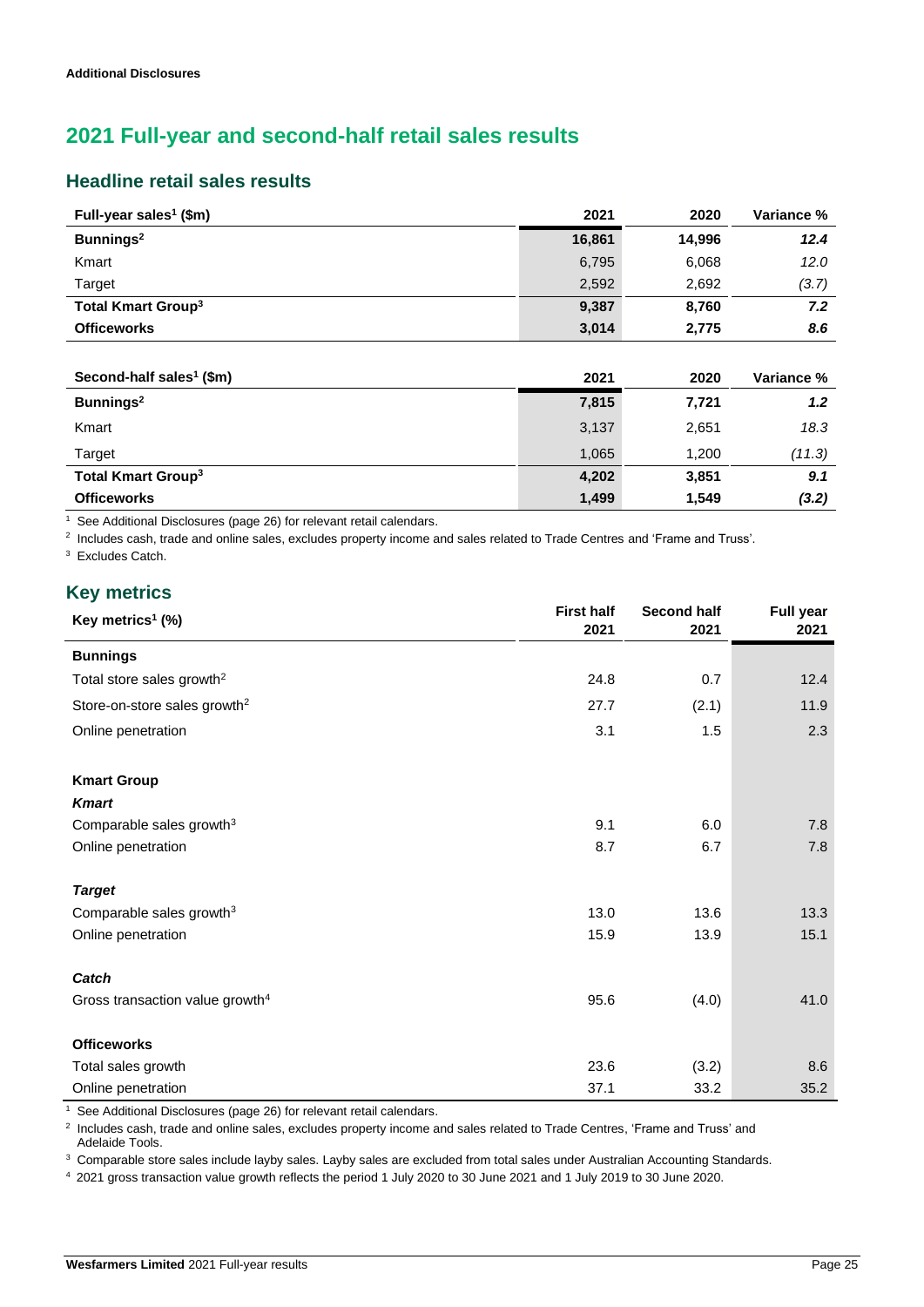### **Retail calendars – full-year periods**

| <b>Business</b>                        | <b>Retail sales period</b>            |
|----------------------------------------|---------------------------------------|
| <b>Bunnings, Officeworks and Catch</b> |                                       |
| 2021                                   | 1 Jul 2020 to 30 Jun 2021 (12 months) |
| 2020                                   | 1 Jul 2019 to 30 Jun 2020 (12 months) |
| 2019                                   | 1 Jul 2018 to 30 Jun 2019 (12 months) |
| <b>Kmart</b>                           |                                       |
| 2021                                   | 29 Jun 2020 to 27 Jun 2021 (52 weeks) |
| 2020                                   | 1 Jul 2019 to 28 Jun 2020 (52 weeks)  |
| 2019                                   | 25 Jun 2018 to 30 Jun 2019 (53 weeks) |
| <b>Target</b>                          |                                       |
| 2021                                   | 28 Jun 2020 to 26 Jun 2021 (52 weeks) |
| 2020                                   | 30 Jun 2019 to 27 Jun 2020 (52 weeks) |
| 2019                                   | 24 Jun 2018 to 29 Jun 2019 (53 weeks) |

#### **Restatement of 2019 retail sales**

For the calculation of 2020 retail sales growth rates in Kmart and Target, 2019 retail sales have been restated on a 52-week basis for comparability to the 2020 retail calendar period. 2019 retail sales growth rates have not been restated and reflect retail sales growth on a 53-week basis.

### **Retail calendars – trading update year-to-date periods**

| <b>Business</b>                        | Retail sales period                      |
|----------------------------------------|------------------------------------------|
| <b>Bunnings, Officeworks and Catch</b> |                                          |
| 2022 year to date                      | 1 July 2021 to 18 August 2021 (7 weeks)  |
| 2021 year to date                      | 1 July 2020 to 18 August 2020 (7 weeks)  |
| 2020 year to date                      | 1 July 2019 to 18 August 2019 (7 weeks)  |
| Kmart                                  |                                          |
| 2022 year to date                      | 28 June 2021 to 22 August 2021 (8 weeks) |
| 2021 year to date                      | 29 June 2020 to 23 August 2020 (8 weeks) |
| 2020 year to date                      | 1 July 2019 to 25 August 2019 (8 weeks)  |
| <b>Target</b>                          |                                          |
| 2022 year to date                      | 27 June 2021 to 21 August 2021 (8 weeks) |
| 2021 year to date                      | 28 June 2020 to 22 August 2020 (8 weeks) |
| 2020 year to date                      | 30 June 2019 to 24 August 2019 (8 weeks) |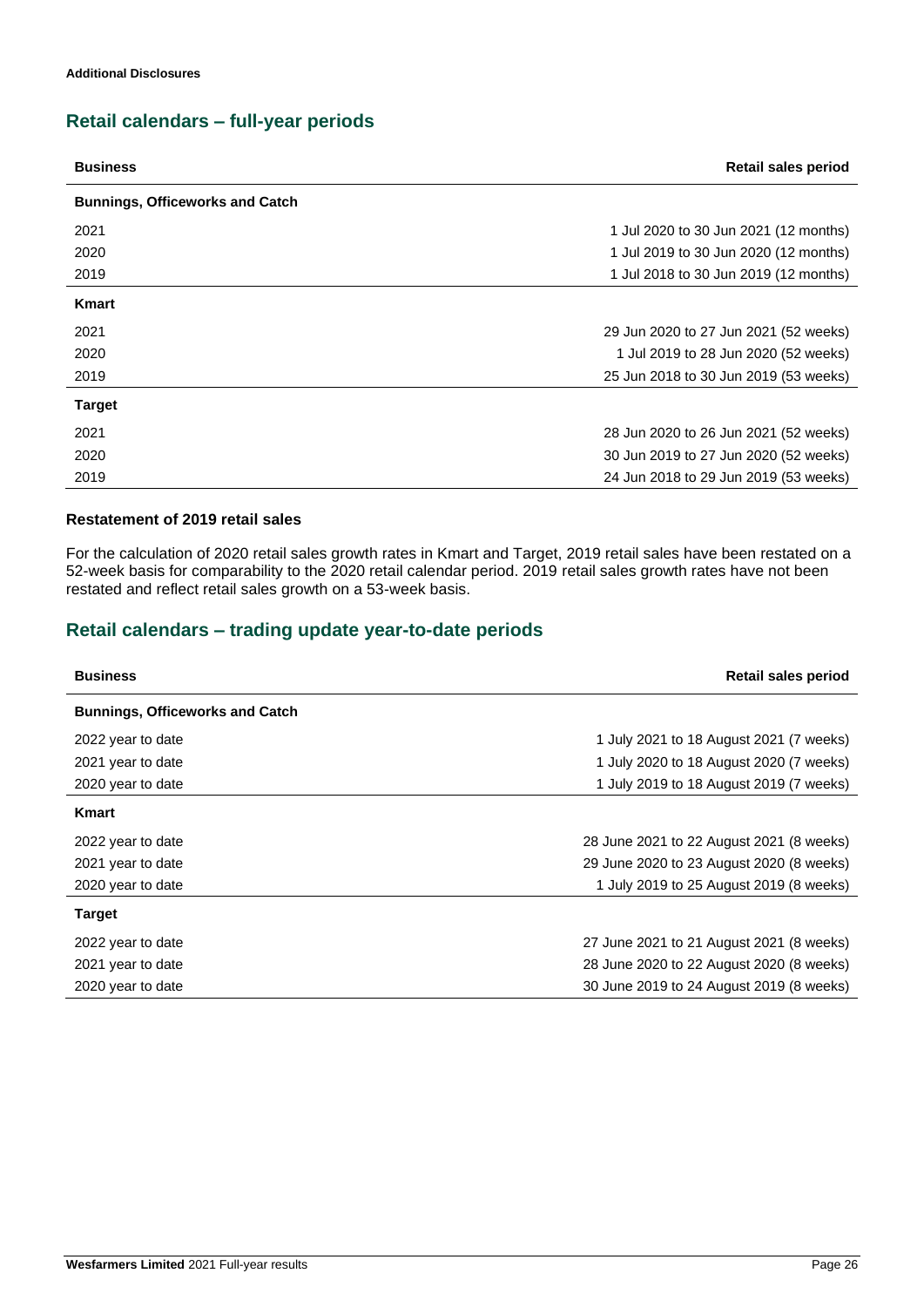### **Retail operations – store network**

|                               | Open at<br>1 Jul 2020 | Opened | <b>Closed</b> | <b>Re-branded</b> | Open at<br>30 Jun 2021 |
|-------------------------------|-----------------------|--------|---------------|-------------------|------------------------|
| <b>BUNNINGS</b>               |                       |        |               |                   |                        |
| <b>Bunnings Warehouse</b>     | 274                   | 13     | (9)           |                   | 278                    |
| Bunnings smaller formats      | 68                    | 3      | (1)           | ۰.                | 70                     |
| <b>Bunnings Trade Centres</b> | 30                    | ٠      | ٠             | ۰.                | 30                     |
| Adelaide Tools                | 6                     | 1      | (2)           | ۰.                | 5                      |
| <b>Total Bunnings</b>         | 378                   | 17     | (12)          | Ξ.                | 383                    |
| <b>KMART GROUP</b>            |                       |        |               |                   |                        |
| Kmart                         | 239                   | 4      | (6)           | 31                | 268                    |
| K hub                         | ٠                     | ٠      |               | 55                | 55                     |
| <b>Total Kmart</b>            | 239                   | 4      | (6)           | 86                | 323                    |
| <b>Total Target</b>           | 283                   |        | (58)          | (86)              | 139                    |
| <b>OFFICEWORKS</b>            |                       |        |               |                   |                        |
| <b>Officeworks</b>            | 167                   | 3      | (3)           |                   | 167                    |

### **Retail operations – store network history**

| Open at 30 June               | 2021 | 2020 | 2019 | 2018 | 2017 |
|-------------------------------|------|------|------|------|------|
| <b>BUNNINGS</b>               |      |      |      |      |      |
| <b>Bunnings Warehouse</b>     | 278  | 274  | 267  | 259  | 249  |
| Bunnings smaller formats      | 70   | 68   | 75   | 78   | 77   |
| <b>Bunnings Trade Centres</b> | 30   | 30   | 32   | 32   | 33   |
| Adelaide Tools                | 5    | 6    | ٠    |      |      |
| <b>Total Bunnings</b>         | 383  | 378  | 374  | 369  | 359  |
|                               |      |      |      |      |      |
| <b>KMART GROUP</b>            |      |      |      |      |      |
| Kmart                         | 268  | 239  | 231  | 228  | 220  |
| K hub                         | 55   |      |      |      |      |
| Kmart Tyre and Auto           | -    |      |      | 256  | 251  |
| <b>Total Kmart</b>            | 323  | 239  | 231  | 484  | 471  |
|                               |      |      |      |      |      |
| <b>Target Large</b>           | 139  | 182  | 183  | 187  | 184  |
| <b>Target Small</b>           | -    | 101  | 106  | 116  | 119  |
| <b>Total Target</b>           | 139  | 283  | 289  | 303  | 303  |
|                               |      |      |      |      |      |
| <b>OFFICEWORKS</b>            |      |      |      |      |      |
| <b>Officeworks</b>            | 167  | 167  | 167  | 165  | 164  |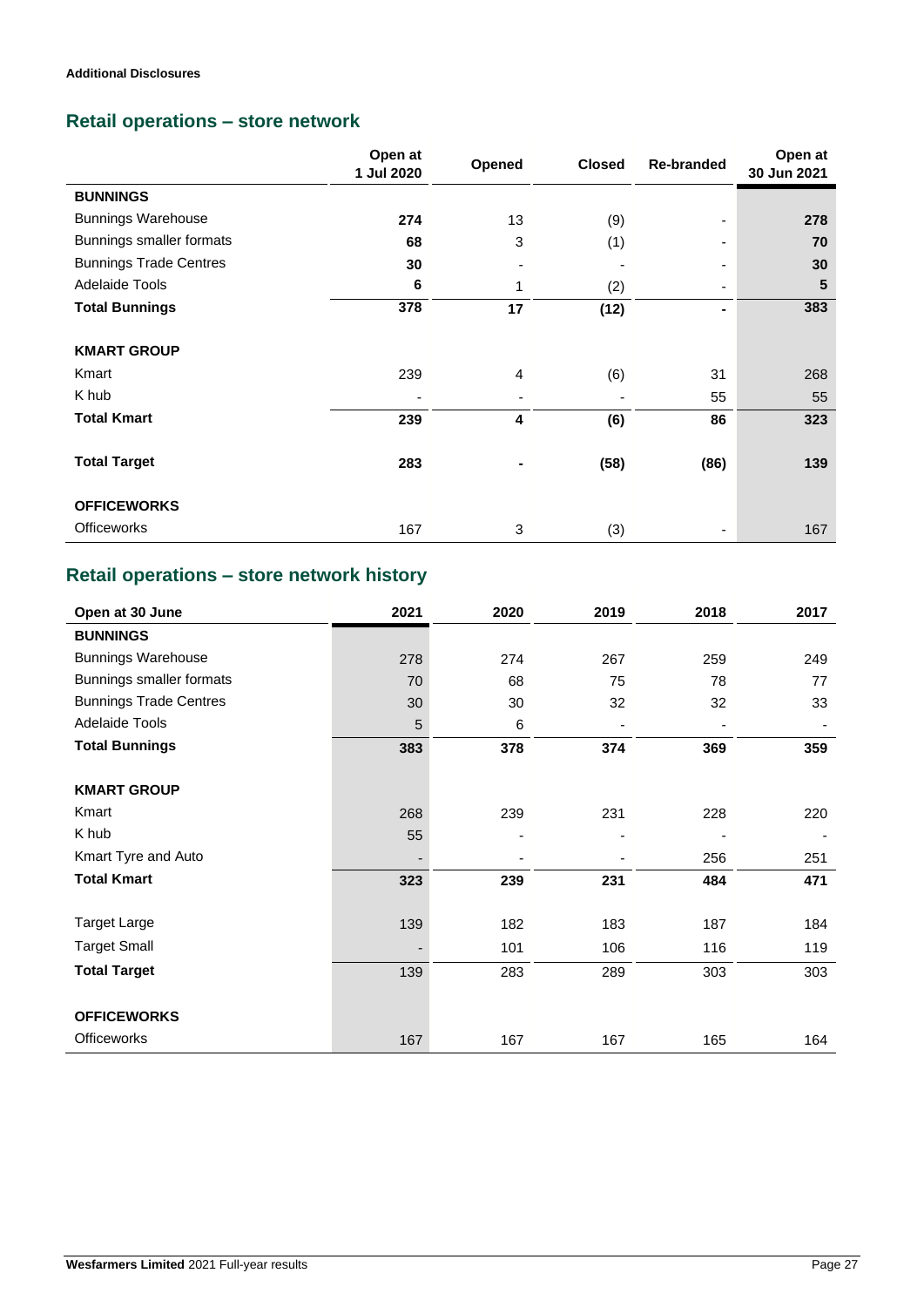## **Five-year history – financial performance and key metrics**

### **Group financial performance**

|                                                                                         |         | Post-AASB 16 |          | Pre-AASB 16 |          |         |
|-----------------------------------------------------------------------------------------|---------|--------------|----------|-------------|----------|---------|
| Year ended 30 June (\$m)                                                                | 2021    | 2020         | 2020     | 2019        | 2018     | 2017    |
| <b>Summarised income statement</b>                                                      |         |              |          |             |          |         |
| Revenue                                                                                 | 33,941  | 30,846       | 30,846   | 44,684      | 69,878   | 68,444  |
| EBIT (after interest on lease liabilities)                                              | 3,491   | 2,507        | 2,529    | 6,818       | 2,796    | 4,402   |
| Other finance costs                                                                     | (118)   | (133)        | (133)    | (175)       | (221)    | (264)   |
| Income tax expense                                                                      | (993)   | (677)        | (683)    | (1, 133)    | (1, 378) | (1,265) |
| Profit after tax from discontinued operations                                           |         | 75           | 75       | 3,570       | (212)    | 113     |
| NPAT (including discontinued operations)                                                | 2,380   | 1,697        | 1,713    | 5,510       | 1,197    | 2,873   |
| <b>Summarised balance sheet</b>                                                         |         |              |          |             |          |         |
| Total assets                                                                            | 26,214  | 25,425       | 19,068   | 18,333      | 36,933   | 40,115  |
| <b>Total liabilities</b>                                                                | 16,499  | 16,081       | 9,191    | 8,362       | 14,179   | 16,174  |
| Net assets                                                                              | 9,715   | 9,344        | 9,877    | 9,971       | 22,754   | 23,941  |
| Net debt / (cash) <sup>1</sup>                                                          | 227     | (85)         | (85)     | 2,500       | 3,933    | 4,809   |
| <b>Summarised cash flow statement</b>                                                   |         |              |          |             |          |         |
| Operating cash flows                                                                    | 3,383   | 4,546        | 3,597    | 2,718       | 4,080    | 4,226   |
| Add/(less): Net capital expenditure                                                     | (632)   | (568)        | (568)    | (827)       | (1,209)  | (1,028) |
| Add/(less): Other investing cash flows                                                  | (10)    | 1,210        | 1,210    | 1,072       | 551      | 975     |
| Add/(less): Total investing cash flows                                                  | (642)   | 642          | 642      | 245         | (658)    | (53)    |
| Free cash flows                                                                         | 2,741   | 5,188        | 4,239    | 2,963       | 3,422    | 4,173   |
| Add/(less): Financing cash flows                                                        | (2,631) | (3,070)      | (2, 121) | (2,851)     | (3,752)  | (3,771) |
| Net increase/(decrease) in cash                                                         | 110     | 2,118        | 2,118    | 112         | (330)    | 402     |
| Distributions to shareholders (cents per share)                                         |         |              |          |             |          |         |
| Interim ordinary dividend                                                               | 88      | 75           | 75       | 100         | 103      | 103     |
| Final ordinary dividend                                                                 | 90      | 77           | 77       | 78          | 120      | 120     |
| Full-year ordinary dividend                                                             | 178     | 152          | 152      | 178         | 223      | 223     |
| Special dividend <sup>2</sup>                                                           |         | 18           | 18       | 100         |          |         |
| Key performance metrics                                                                 |         |              |          |             |          |         |
| Earnings per share (cents per share)                                                    | 210.4   | 150.0        | 151.5    | 487.2       | 105.8    | 254.7   |
| Earnings per share from continuing operations excluding<br>sig. items (cents per share) | 214.1   | 184.2        | 185.6    | 171.5       | 256.8    | 244.7   |
| Operating cash flow per share <sup>3</sup> (cents per share)                            | 299.1   | 401.9        | 318.0    | 240.3       | 360.1    | 374.1   |
| Cash realisation ratio (excluding sig. items) <sup>4</sup> (%)                          | 86      | 126          | 135      | 86          | 101      | 102     |
| Return on equity (R12, %)                                                               | 25.8    | 17.8         | 17.1     | 38.7        | 5.2      | 12.4    |
| Return on equity (R12, %) (excluding sig. items)                                        | 26.1    | 22.1         | 21.1     | 19.2        | 11.7     | 12.4    |
| Net tangible asset backing per share (\$ per share)                                     | 5.14    | 4.89         | 5.36     | 5.21        | 4.33     | 4.44    |

 $\mathcal{L}$ 

1 Total interest-bearing loans and borrowings less cash. Excludes cash in transit and lease liabilities.

<sup>2</sup> The 2020 special dividend relates to the distribution of the after-tax profit on the sale of the Group's 10.1 per cent interest in Coles.

<sup>3</sup> For the purposes of this calculation reserved shares have been included.

<sup>4</sup> Operating cash flows as a percentage of net profit after tax, before depreciation and amortisation.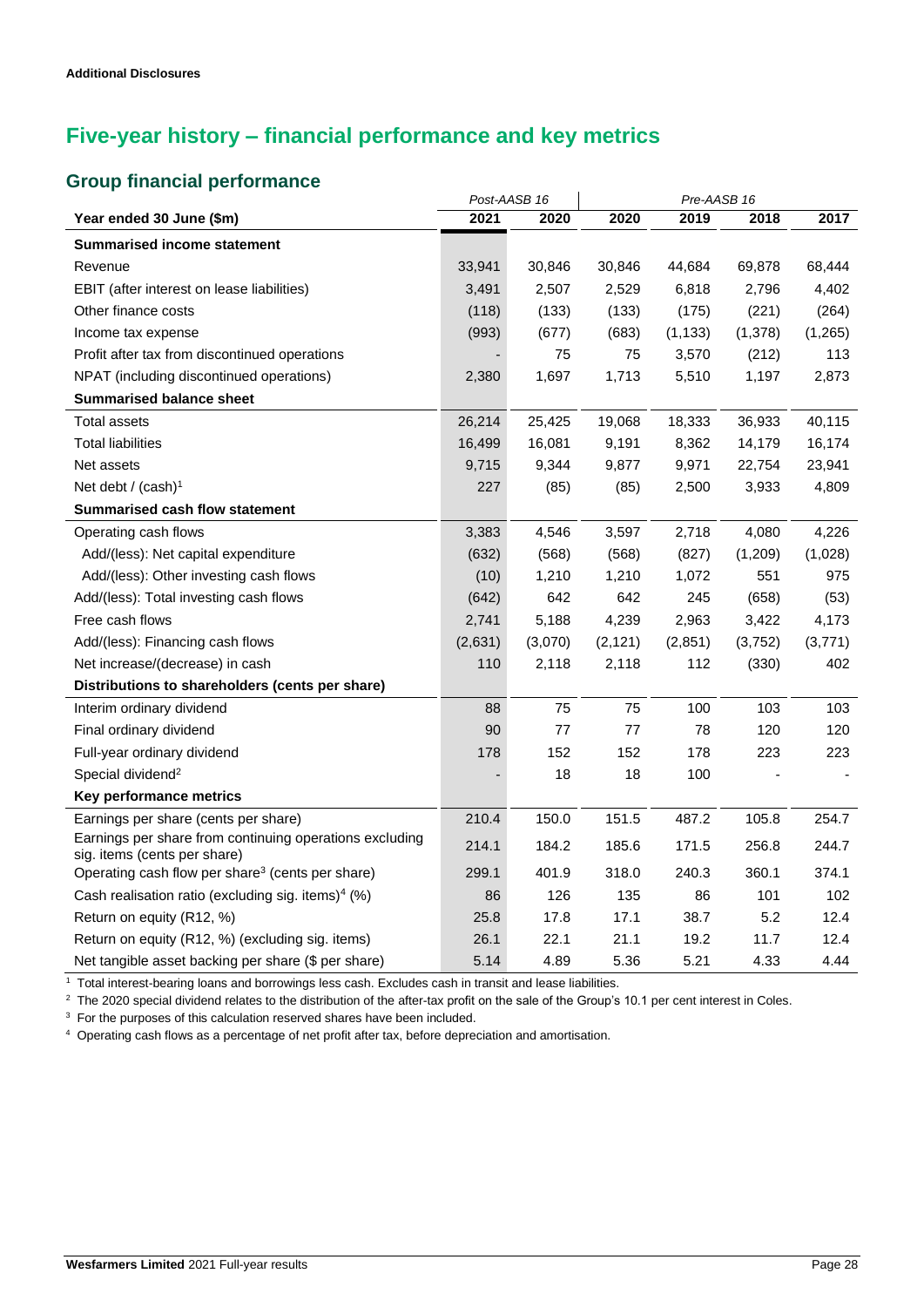l,

### **Divisional key performance metrics**

|                                               | Post-AASB 16 |         | Pre-AASB 16 |        |        |        |
|-----------------------------------------------|--------------|---------|-------------|--------|--------|--------|
| Year ended 30 June (\$m)                      | 2021         | 2020    | 2020        | 2019   | 2018   | 2017   |
| <b>Bunnings</b>                               |              |         |             |        |        |        |
| Revenue                                       | 16,871       | 14,999  | 14,999      | 13,166 | 12,544 | 11,514 |
| EBITDA <sup>1</sup>                           | 2,993        | 2,601   | 2,053       | 1,818  | 1,683  | 1,505  |
| Depreciation and amortisation                 | (692)        | (658)   | (201)       | (192)  | (179)  | (171)  |
| Interest on lease liabilities                 | (116)        | (117)   |             |        |        |        |
| EBT <sup>1</sup>                              | 2,185        | 1,826   | 1,852       | 1,626  | 1,504  | 1,334  |
| EBT margin <sup>1</sup> $(\%)$                | 13.0         | 12.2    | 12.3        | 12.3   | 12.0   | 11.6   |
| ROC <sup>1</sup> (R12, %)                     | 82.4         | 58.0    | 61.8        | 50.5   | 49.4   | 41.8   |
| Capital expenditure (cash basis)              | 445          | 511     | 511         | 470    | 497    | 367    |
| Total sales growth (%)                        | 12.4         | 13.9    | 13.9        | 5.1    | 8.8    | 8.9    |
| Total store sales growth <sup>2</sup> (%)     | 12.4         | 14.7    | 14.7        | 5.2    | 8.9    | 8.9    |
| Store-on-store sales growth <sup>2</sup> (%)  | 11.9         | 14.7    | 14.7        | 3.9    | 7.8    | 7.3    |
| Online penetration (%)                        | 2.3          | 0.9     | 0.9         | n.r.   | n.r.   | n.r.   |
| Safety (R12, TRIFR)                           | 11.3         | 10.3    | 10.3        | 11.2   | 11.6   | n.r.   |
| Scope 1 and 2 emissions (ktCO2e)              | 235          | 263     | 263         | 270    | 260    | 250    |
| <b>Kmart Group</b>                            |              |         |             |        |        |        |
| Revenue <sup>3</sup>                          | 9,982        | 9,217   | 9,217       | 8,713  | 8,837  | 8,528  |
| EBITDA <sup>3,4</sup>                         | 1,326        | 1,113   | 630         | 745    | 862    | 739    |
| Depreciation and amortisation <sup>3</sup>    | (539)        | (601)   | (216)       | (195)  | (202)  | (196)  |
| Interest on lease liabilities                 | (94)         | (102)   | (1)         |        |        |        |
| EBT <sup>3,4</sup>                            | 693          | 410     | 413         | 550    | 660    | 543    |
| EBT margin $3,4$ (%)                          | 6.9          | 4.4     | 4.4         | 6.3    | 7.5    | 6.4    |
| ROC <sup>3,4,5</sup> (R12, %)                 | 52.1         | 20.4    | 20.9        | 29.4   | 32.8   | 24.1   |
| Capital expenditure <sup>3</sup> (cash basis) | 185          | 142     | 142         | 207    | 293    | 225    |
| Safety (R12, TRIFR)                           | 9.2          | 12.8    | 12.8        | 19.4   | 19.1   | n.r.   |
| Scope 1 and 2 emissions (ktCO2e)              | 293          | 304     | 304         | 319    | 331    | 360    |
| Kmart (excludes KTAS from 2018)               |              |         |             |        |        |        |
| - Total sales growth <sup>6</sup> (%)         | 12.0         | 5.4     | 5.4         | 1.5    | 8.0    | 7.9    |
| - Comparable sales growth <sup>6</sup> (%)    | 7.8          | 4.3     | 4.3         | 0.0    | 5.4    | 4.2    |
| - Online penetration (%)                      | 7.8          | $5.0\,$ | 5.0         | n.r.   | n.r.   | n.r.   |
| <b>Target</b>                                 |              |         |             |        |        |        |
| - Total sales growth <sup>6</sup> (%)         | (3.7)        | (2.6)   | (2.6)       | (1.5)  | (4.7)  | (14.5) |
| - Comparable sales growth <sup>6</sup> (%)    | 13.3         | (0.8)   | (0.8)       | (0.8)  | (5.1)  | (14.9) |
| - Online penetration (%)                      | 15.1         | 8.9     | 8.9         | n.r.   | n.r.   | n.r.   |
| Catch                                         |              |         |             |        |        |        |
| - Gross transaction value growth (%)          | 41.0         | 49.2    | 49.2        | n.r.   | n.r.   | n.r.   |

 $\mathbf{i}$ 

n.r. = not reported

<sup>1</sup> Includes net property contribution for 2021 of (\$10) million; 2020 of \$16 million post-AASB 16 (\$36 million pre-AASB 16); 2019 of \$85 million; 2018 of \$33 million; 2017 of \$43 million.

<sup>2</sup> Includes cash, trade and online sales, excludes property income and sales related to Trade Centres, 'Frame and Truss' and Adelaide Tools.

<sup>3</sup> 2017 to 2019 includes KTAS.

<sup>4</sup> Earnings excludes pre-tax non-cash impairments relating to Target in 2020 (\$525 million), 2018 (\$306 million) and 2016 (\$1,266 million), and pre-tax restructuring costs and provisions in 2021 (\$59 million), 2020 (\$110 million) and 2016 (\$145 million).

<sup>5</sup> ROC includes the impact of lower capital employed as a result of pre-tax non-cash impairments relating to Target in 2020 (\$525 million), 2018 (\$306 million) and 2016 (\$1,266 million).

<sup>6</sup> Based on retail periods (rather than Gregorian reporting).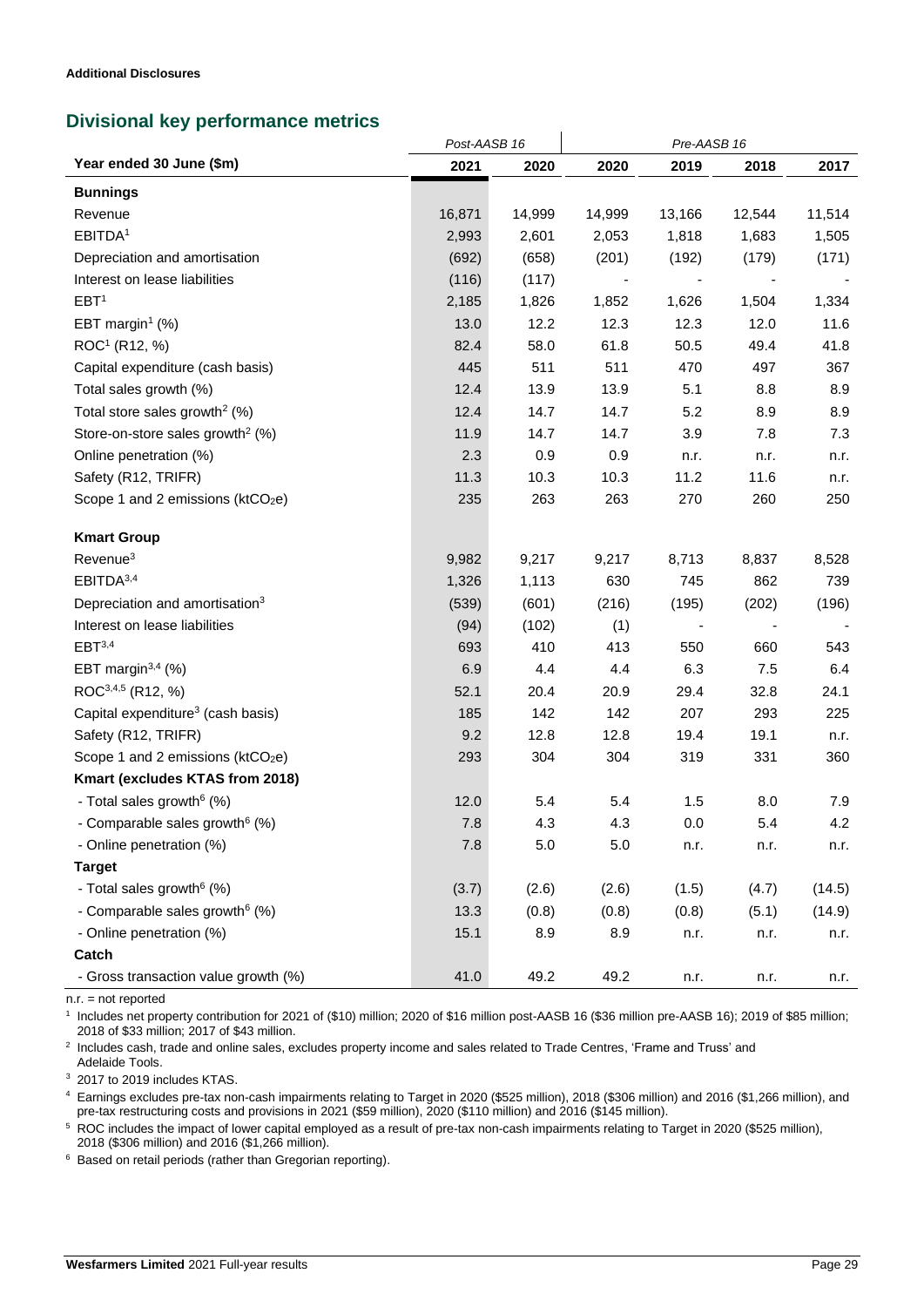### **Divisional key performance metrics** (continued)

|                                                            |       | Post-AASB 16 |                          | Pre-AASB 16 |       |                  |  |
|------------------------------------------------------------|-------|--------------|--------------------------|-------------|-------|------------------|--|
| Year ended 30 June (\$m)                                   | 2021  | 2020         | 2020                     | 2019        | 2018  | 2017             |  |
| <b>Officeworks</b>                                         |       |              |                          |             |       |                  |  |
| Revenue                                                    | 3,029 | 2,787        | 2,787                    | 2,314       | 2,142 | 1,964            |  |
| <b>EBITDA</b>                                              | 328   | 307          | 221                      | 195         | 181   | 168              |  |
| Depreciation and amortisation                              | (106) | (99)         | (31)                     | (28)        | (25)  | (24)             |  |
| Interest on lease liabilities                              | (10)  | (11)         |                          |             |       |                  |  |
| EBT                                                        | 212   | 197          | 190                      | 167         | 156   | 144              |  |
| EBT margin (%)                                             | 7.0   | 7.1          | 6.8                      | 7.2         | 7.3   | 7.3              |  |
| ROC (R12, %)                                               | 22.3  | 20.2         | 19.6                     | 17.0        | 16.6  | 14.7             |  |
| Capital expenditure (cash basis)                           | 65    | 40           | 40                       | 42          | 45    | 36               |  |
| Total sales growth (%)                                     | 8.6   | 20.4         | 20.4                     | 7.6         | 9.1   | 6.1              |  |
| Online penetration (%)                                     | 35.2  | 29.9         | 29.9                     | n.r.        | n.r.  | n.r.             |  |
| Safety (R12, TRIFR)                                        | 6.1   | 7.9          | 7.9                      | 8.5         | 10.2  | 11.9             |  |
| Scope 1 and 2 emissions (ktCO <sub>2</sub> e)              | 40    | 43           | 43                       | 46          | 49    | 51               |  |
| <b>Chemicals, Energy and Fertilisers</b>                   |       |              |                          |             |       |                  |  |
| Chemicals revenue                                          | 1,017 | 1,022        | 1,022                    | 1,000       | 932   | 813              |  |
| Energy revenue <sup>1</sup>                                | 406   | 424          | 424                      | 468         | 423   | 368              |  |
| Fertilisers revenue                                        | 722   | 639          | 639                      | 610         | 475   | 458              |  |
| Total revenue                                              | 2,146 | 2,085        | 2,085                    | 2,078       | 1,830 | 1,639            |  |
| EBITDA <sup>2,3</sup>                                      | 473   | 481          | 474                      | 518         | 469   | 472              |  |
| Depreciation and amortisation                              | (88)  | (86)         | (81)                     | (80)        | (79)  | (77)             |  |
| Interest on lease liabilities                              | (1)   | (1)          | $\overline{\phantom{a}}$ |             | ÷,    |                  |  |
| EBT <sup>2,3</sup>                                         | 384   | 394          | 393                      | 438         | 390   | 395              |  |
| ROC <sup>2,3</sup> (R12, %)                                | 17.7  | 20.3         | 20.2                     | 32.6        | 27.7  | 27.4             |  |
| ROC <sup>2,3</sup> (R12, %) (excluding ALM)                | 28.6  | 30.5         | 30.4                     | 32.6        | 27.7  | 27.4             |  |
| Capital expenditure (cash basis)                           | 137   | 110          | 110                      | 58          | 60    | 44               |  |
| Safety (R12, TRIFR)                                        | 3.0   | 3.3          | 3.3                      | 4.2         | 5.4   | $2.2\phantom{0}$ |  |
| Scope 1 and 2 emissions <sup>4</sup> (ktCO <sub>2</sub> e) | 881   | 983          | 983                      | 897         | 770   | 798              |  |
| Sales volumes <sup>5</sup> ('000 tonnes)                   |       |              |                          |             |       |                  |  |
| Chemicals                                                  | 1,099 | 1,152        | 1,152                    | 1,098       | 1,056 | 979              |  |
| LPG & LNG                                                  | 220   | 215          | 215                      | 221         | 181   | 135              |  |
| Fertilisers                                                | 1,324 | 1,202        | 1,202                    | 1,125       | 988   | 956              |  |

n.r. = not reported

1 Includes interest revenue from Quadrant Energy loan notes and excludes intra-division sales.

<sup>2</sup> 2017 to 2019 includes Quadrant Energy.

<sup>3</sup> 2020 and 2019 includes \$18 million and \$30 million of insurance proceeds respectively, relating to the five-month ammonia plant production disruption that commenced in February 2018. 2019 includes a \$19 million provision for the removal of redundant equipment. 2017 includes a profit on sale of land of \$22 million and \$33 million relating to WesCEF's share of revaluation gains in Quadrant Energy.

 $42020$  restated to reflect a correction to the NGER submission (previously reported as 964.7).

 $5$  External sales exclude AN volumes transferred between Chemicals and Fertilisers business segments.